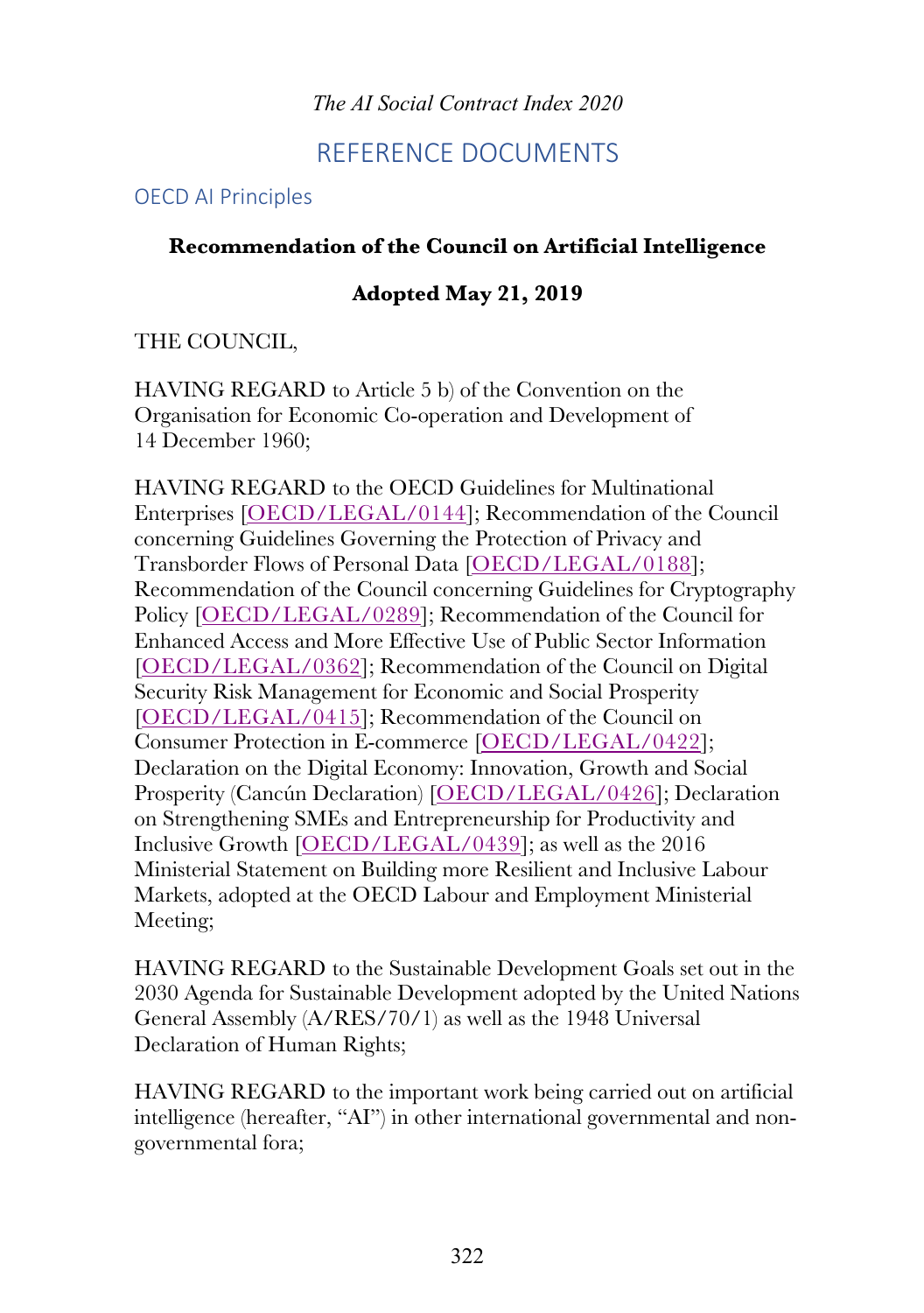RECOGNISING that AI has pervasive, far-reaching and global implications that are transforming societies, economic sectors and the world of work, and are likely to increasingly do so in the future;

RECOGNISING that AI has the potential to improve the welfare and well-being of people, to contribute to positive sustainable global economic activity, to increase innovation and productivity, and to help respond to key global challenges;

RECOGNISING that, at the same time, these transformations may have disparate effects within, and between societies and economies, notably regarding economic shifts, competition, transitions in the labour market, inequalities, and implications for democracy and human rights, privacy and data protection, and digital security;

RECOGNISING that trust is a key enabler of digital transformation; that, although the nature of future AI applications and their implications may be hard to foresee, the trustworthiness of AI systems is a key factor for the diffusion and adoption of AI; and that a well-informed whole-of-society public debate is necessary for capturing the beneficial potential of the technology, while limiting the risks associated with it;

UNDERLINING that certain existing national and international legal, regulatory and policy frameworks already have relevance to AI, including those related to human rights, consumer and personal data protection, intellectual property rights, responsible business conduct, and competition, while noting that the appropriateness of some frameworks may need to be assessed and new approaches developed;

RECOGNISING that given the rapid development and implementation of AI, there is a need for a stable policy environment that promotes a human-centric approach to trustworthy AI, that fosters research, preserves economic incentives to innovate, and that applies to all stakeholders according to their role and the context;

CONSIDERING that embracing the opportunities offered, and addressing the challenges raised, by AI applications, and empowering stakeholders to engage is essential to fostering adoption of trustworthy AI in society, and to turning AI trustworthiness into a competitive parameter in the global marketplace;

On the proposal of the Committee on Digital Economy Policy: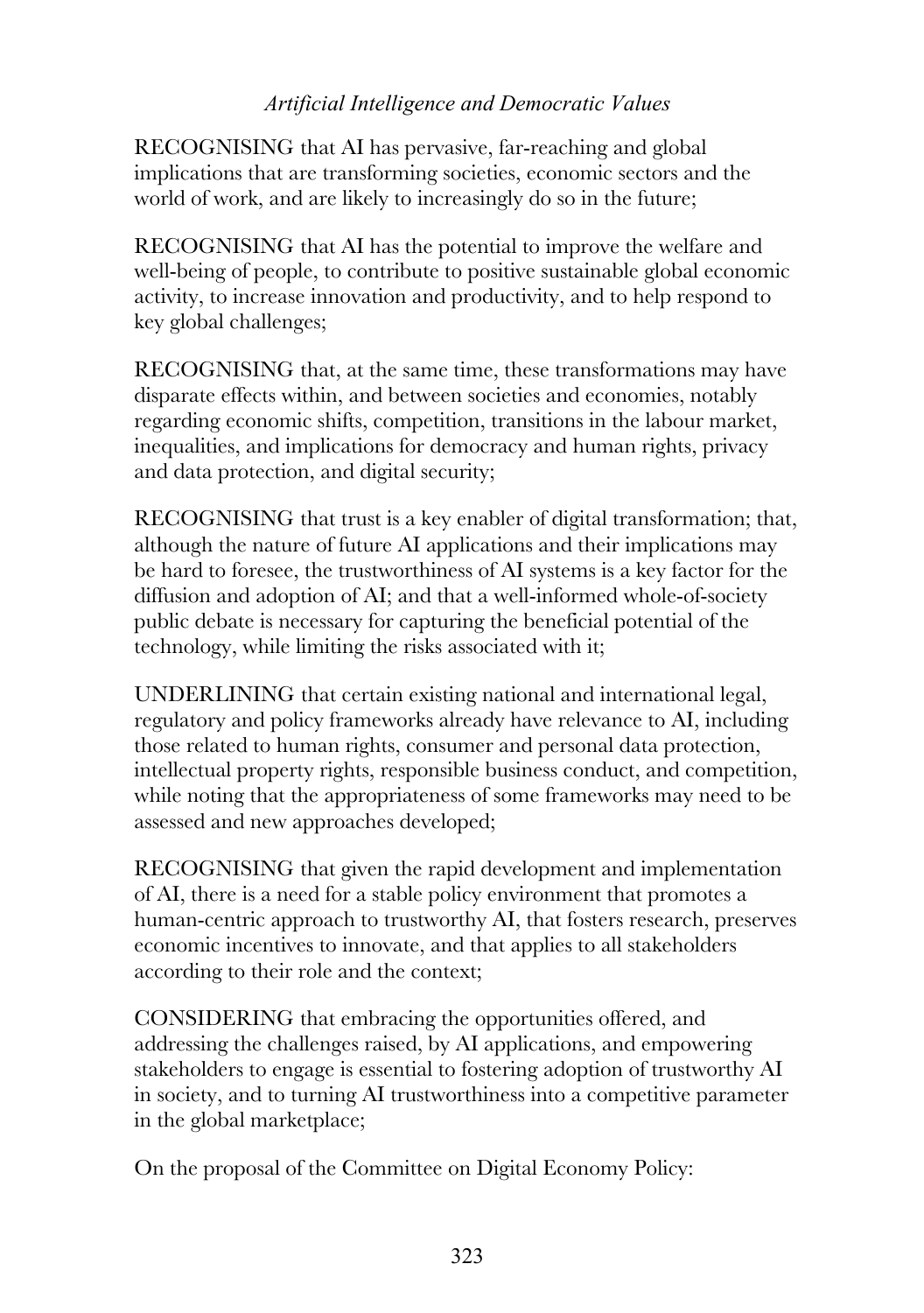I. AGREES that for the purpose of this Recommendation the following terms should be understood as follows:

‒*AI system*: An AI system is a machine-based system that can, for a given set of human-defined objectives, make predictions, recommendations, or decisions influencing real or virtual environments. AI systems are designed to operate with varying levels of autonomy.

‒*AI system lifecycle*: AI system lifecycle phases involve: *i)* 'design, data and models'; which is a context-dependent sequence encompassing planning and design, data collection and processing, as well as model building; *ii)* 'verification and validation'; *iii)* 'deployment'; and *iv)* 'operation and monitoring'. These phases often take place in an iterative manner and are not necessarily sequential. The decision to retire an AI system from operation may occur at any point during the operation and monitoring phase.

‒*AI knowledge*: AI knowledge refers to the skills and resources, such as data, code, algorithms, models, research, know-how, training programmes, governance, processes and best practices, required to understand and participate in the AI system lifecycle.

‒*AI actors*: AI actors are those who play an active role in the AI system lifecycle, including organisations and individuals that deploy or operate AI.

‒*Stakeholders*: Stakeholders encompass all organisations and individuals involved in, or affected by, AI systems, directly or indirectly. AI actors are a subset of stakeholders.

# *Section 1: Principles for responsible stewardship of trustworthy AI*

II. RECOMMENDS that Members and non-Members adhering to this Recommendation (hereafter the "Adherents") promote and implement the following principles for responsible stewardship of trustworthy AI, which are relevant to all stakeholders.

III. CALLS ON all AI actors to promote and implement, according to their respective roles, the following Principles for responsible stewardship of trustworthy AI.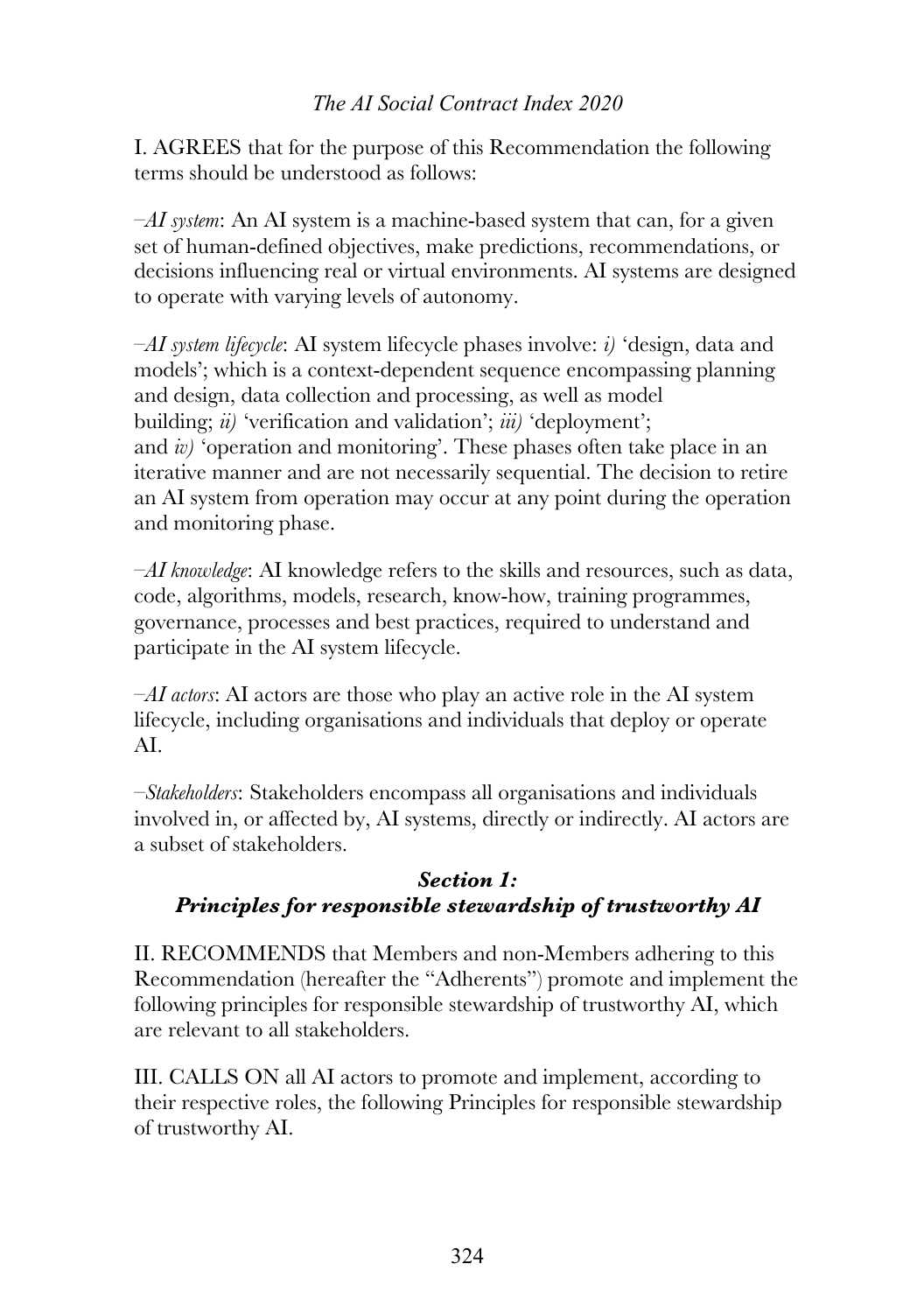IV. UNDERLINES that the following principles are complementary and should be considered as a whole.

# **1.1. Inclusive growth, sustainable development and wellbeing**

Stakeholders should proactively engage in responsible stewardship of trustworthy AI in pursuit of beneficial outcomes for people and the planet, such as augmenting human capabilities and enhancing creativity, advancing inclusion of underrepresented populations, reducing economic, social, gender and other inequalities, and protecting natural environments, thus invigorating inclusive growth, sustainable development and wellbeing.

# **1.2. Human-centred values and fairness**

a) AI actors should respect the rule of law, human rights and democratic values, throughout the AI system lifecycle. These include freedom, dignity and autonomy, privacy and data protection, non-discrimination and equality, diversity, fairness, social justice, and internationally recognised labour rights.

b) To this end, AI actors should implement mechanisms and safeguards, such as capacity for human determination, that are appropriate to the context and consistent with the state of art.

# **1.3. Transparency and explainability**

AI Actors should commit to transparency and responsible disclosure regarding AI systems. To this end, they should provide meaningful information, appropriate to the context, and consistent with the state of art:

i. to foster a general understanding of AI systems,

ii. to make stakeholders aware of their interactions with AI systems, including in the workplace,

iii.to enable those affected by an AI system to understand the outcome, and,

iv.to enable those adversely affected by an AI system to challenge its outcome based on plain and easy-to-understand information on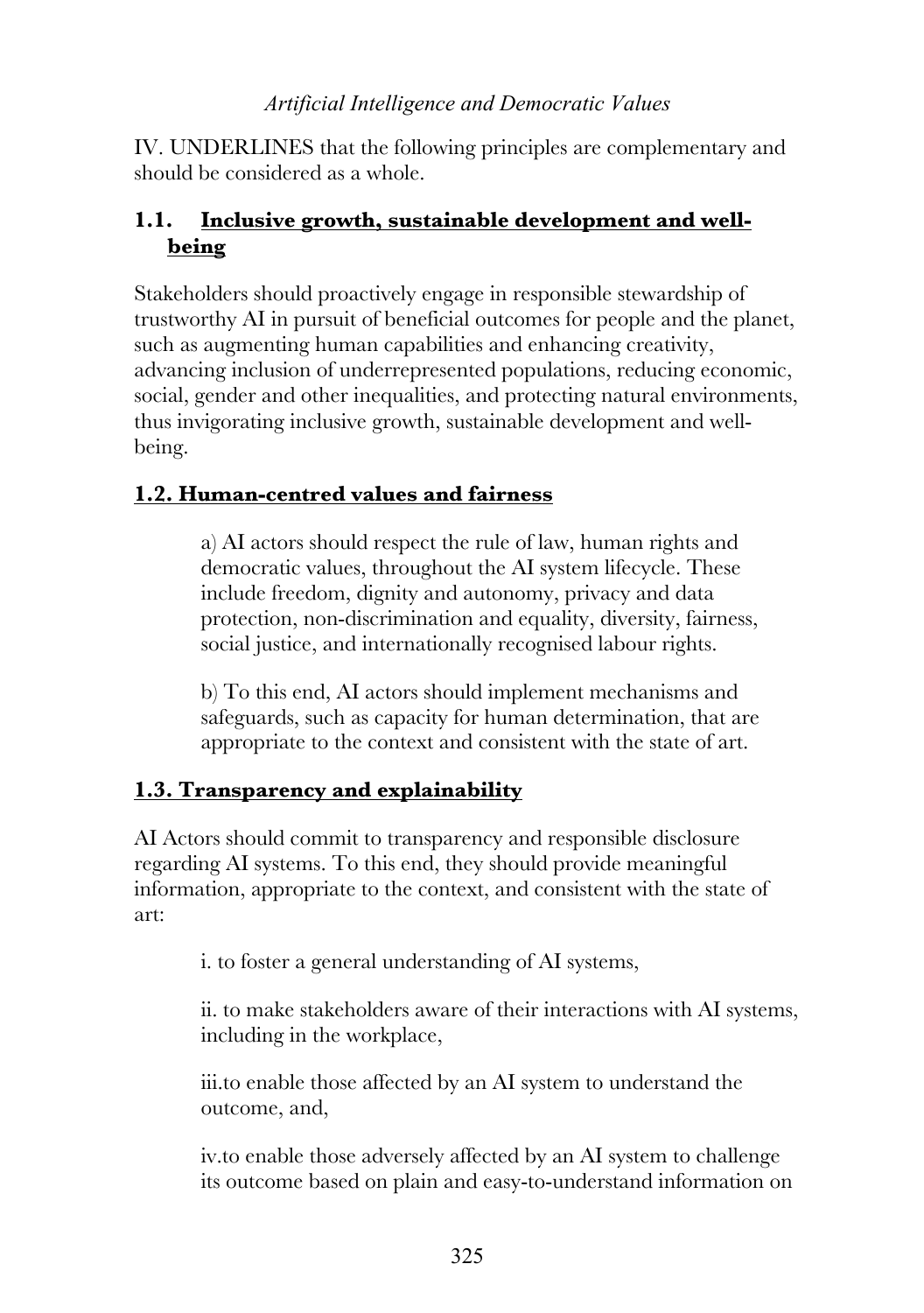the factors, and the logic that served as the basis for the prediction, recommendation or decision.

### **1.4. Robustness, security and safety**

a) AI systems should be robust, secure and safe throughout their entire lifecycle so that, in conditions of normal use, foreseeable use or misuse, or other adverse conditions, they function appropriately and do not pose unreasonable safety risk.

b) To this end, AI actors should ensure traceability, including in relation to datasets, processes and decisions made during the AI system lifecycle, to enable analysis of the AI system's outcomes and responses to inquiry, appropriate to the context and consistent with the state of art.

c) AI actors should, based on their roles, the context, and their ability to act, apply a systematic risk management approach to each phase of the AI system lifecycle on a continuous basis to address risks related to AI systems, including privacy, digital security, safety and bias.

# **1.5. Accountability**

AI actors should be accountable for the proper functioning of AI systems and for the respect of the above principles, based on their roles, the context, and consistent with the state of art.

# *Section 2: National policies and international co-operation for trustworthy AI*

V.RECOMMENDS that Adherents implement the following recommendations, consistent with the principles in section 1, in their national policies and international co-operation, with special attention to small and medium-sized enterprises (SMEs).

# **2.1. Investing in AI research and development**

a) Governments should consider long-term public investment, and encourage private investment, in research and development, including interdisciplinary efforts, to spur innovation in trustworthy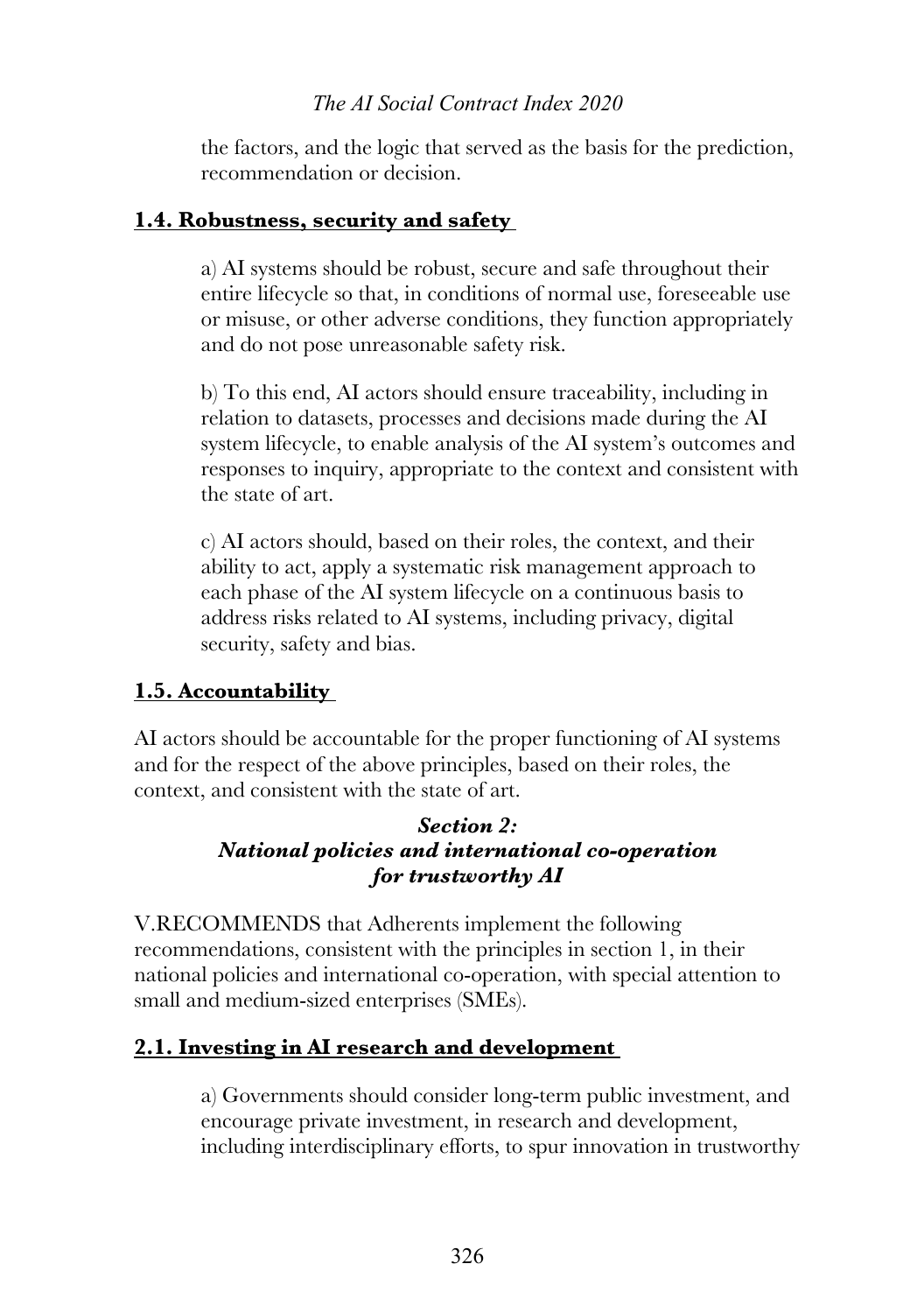AI that focus on challenging technical issues and on AI-related social, legal and ethical implications and policy issues.

b) Governments should also consider public investment and encourage private investment in open datasets that are representative and respect privacy and data protection to support an environment for AI research and development that is free of inappropriate bias and to improve interoperability and use of standards.

# **2.2. Fostering a digital ecosystem for AI**

Governments should foster the development of, and access to, a digital ecosystem for trustworthy AI. Such an ecosystem includes in particular digital technologies and infrastructure, and mechanisms for sharing AI knowledge, as appropriate. In this regard, governments should consider promoting mechanisms, such as data trusts, to support the safe, fair, legal and ethical sharing of data.

# **2.3. Shaping an enabling policy environment for AI**

a) Governments should promote a policy environment that supports an agile transition from the research and development stage to the deployment and operation stage for trustworthy AI systems. To this effect, they should consider using experimentation to provide a controlled environment in which AI systems can be tested, and scaled-up, as appropriate.

b) Governments should review and adapt, as appropriate, their policy and regulatory frameworks and assessment mechanisms as they apply to AI systems to encourage innovation and competition for trustworthy AI.

# **2.4. Building human capacity and preparing for labour market transformation**

a) Governments should work closely with stakeholders to prepare for the transformation of the world of work and of society. They should empower people to effectively use and interact with AI systems across the breadth of applications, including by equipping them with the necessary skills.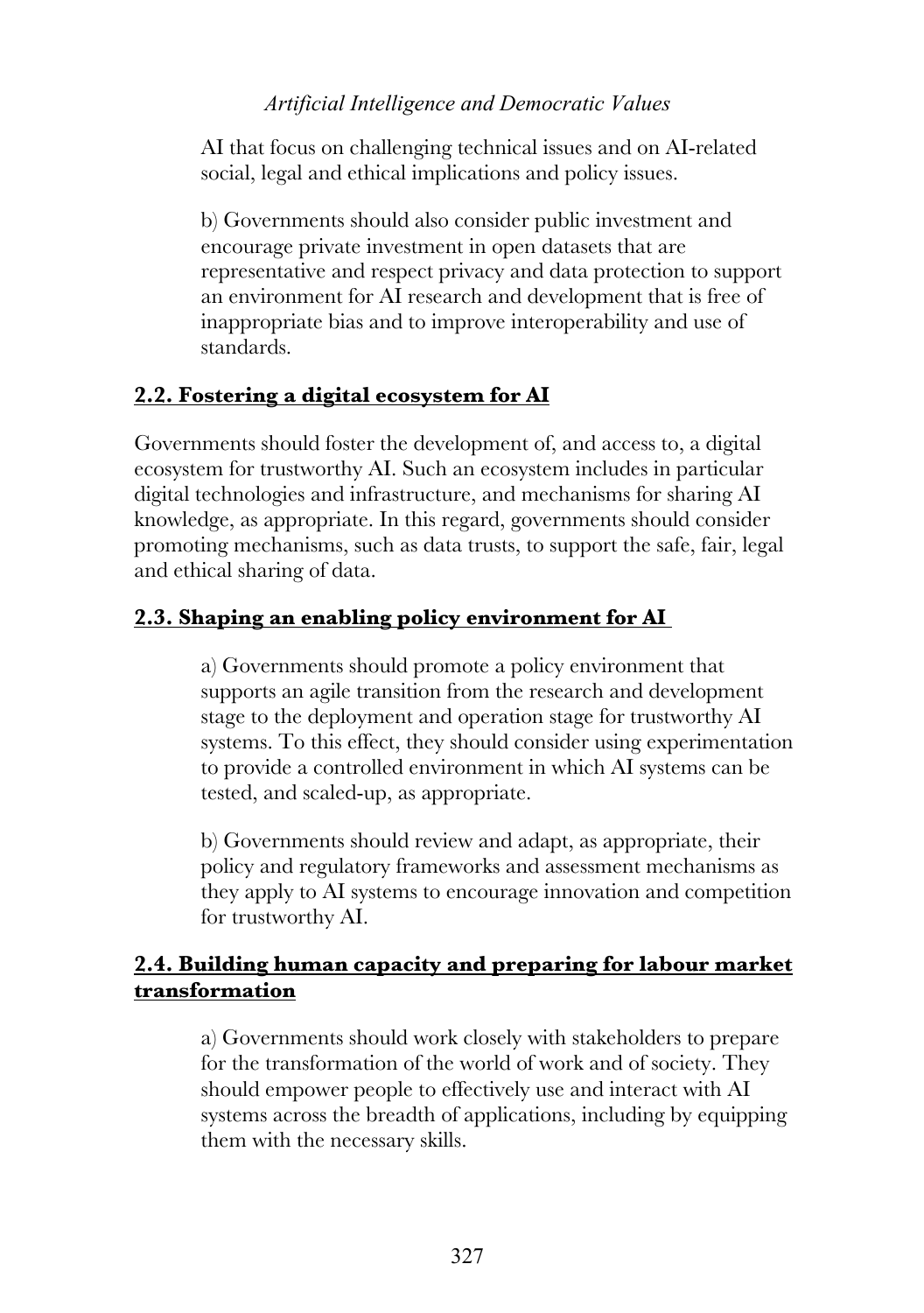b) Governments should take steps, including through social dialogue, to ensure a fair transition for workers as AI is deployed, such as through training programmes along the working life, support for those affected by displacement, and access to new opportunities in the labour market.

c) Governments should also work closely with stakeholders to promote the responsible use of AI at work, to enhance the safety of workers and the quality of jobs, to foster entrepreneurship and productivity, and aim to ensure that the benefits from AI are broadly and fairly shared.

### **2.5. International co-operation for trustworthy AI**

a) Governments, including developing countries and with stakeholders, should actively co-operate to advance these principles and to progress on responsible stewardship of trustworthy AI.

b) Governments should work together in the OECD and other global and regional fora to foster the sharing of AI knowledge, as appropriate. They should encourage international, cross-sectoral and open multi-stakeholder initiatives to garner long-term expertise on AI.

c) Governments should promote the development of multistakeholder, consensus-driven global technical standards for interoperable and trustworthy AI.

d) Governments should also encourage the development, and their own use, of internationally comparable metrics to measure AI research, development and deployment, and gather the evidence base to assess progress in the implementation of these principles.

VI. INVITES the Secretary-General and Adherents to disseminate this Recommendation.

VII. INVITES non-Adherents to take due account of, and adhere to, this Recommendation.

VIII. INSTRUCTS the Committee on Digital Economy Policy:

a) to continue its important work on artificial intelligence building on this Recommendation and taking into account work in other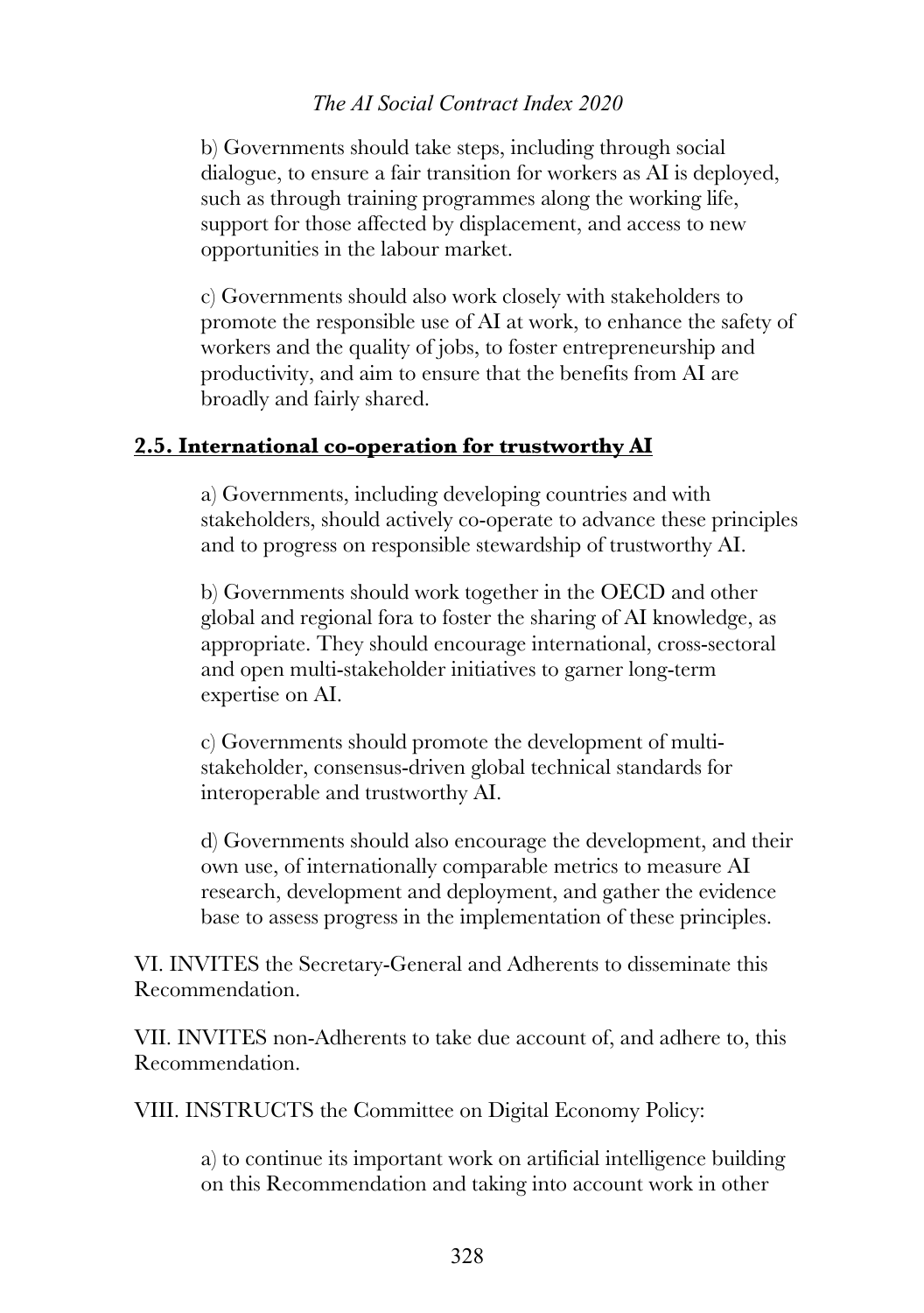international fora, and to further develop the measurement framework for evidence-based AI policies;

b) to develop and iterate further practical guidance on the implementation of this Recommendation, and to report to the Council on progress made no later than end December 2019;

c) to provide a forum for exchanging information on AI policy and activities including experience with the implementation of this Recommendation, and to foster multi-stakeholder and interdisciplinary dialogue to promote trust in and adoption of AI; and

d) to monitor, in consultation with other relevant Committees, the implementation of this Recommendation and report thereon to the Council no later than five years following its adoption and regularly thereafter.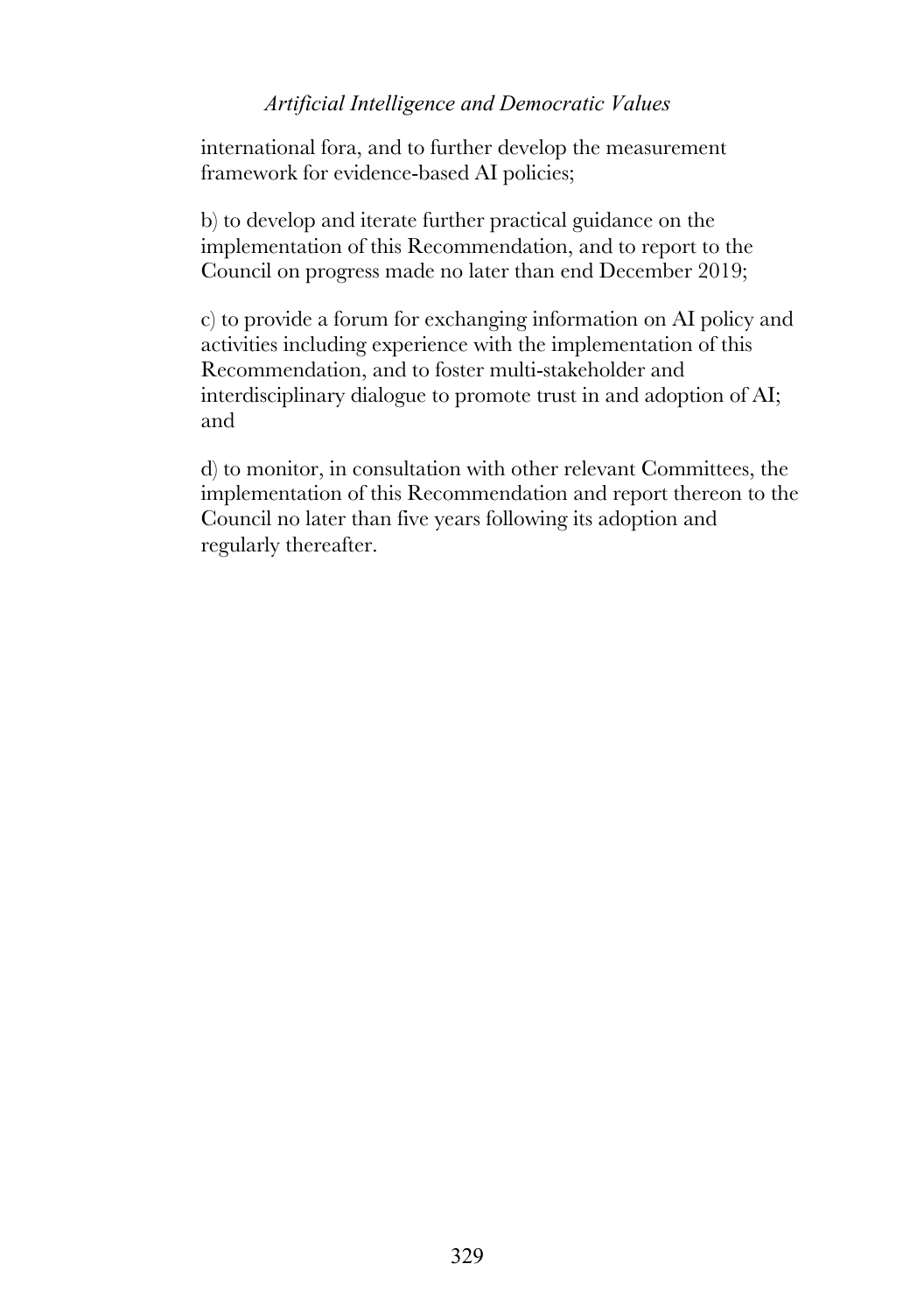### *OECD AI POLICY Adherents*

The following countries have endorsed the OECD AI Principles

#### *OECD Member Countries*

Australia Austria Belgium Canada Chile *Colombia* Czech Republic Denmark Estonia Finland France Germany Greece Hungary Iceland Ireland Israel Italy Japan Korea Latvia Lithuania Luxembourg Mexico **Netherlands** New Zealand Norway Poland Portugal Slovak Republic Slovenia Spain Sweden Switzerland Turkey United Kingdom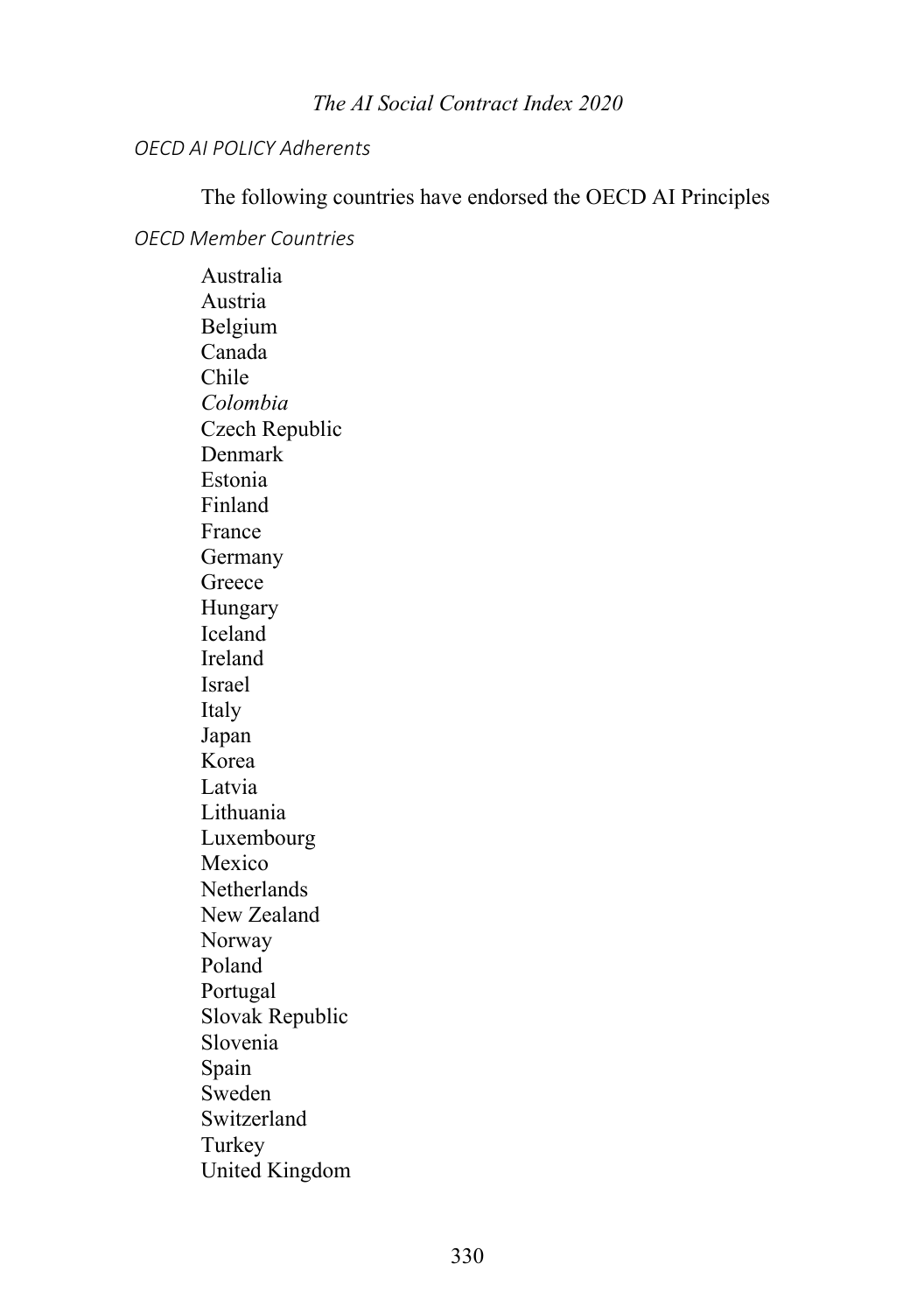# United States

*OECD Non-Member Countries*

Argentina Brazil Costa Rica Malta Peru Romania Ukraine

*G-20 Countries*

China India Indonesia Russia Saudi Arabia South Africa

*As of December 1, 2020, 51 countries have endorsed the OECD/G20 AI Principles.*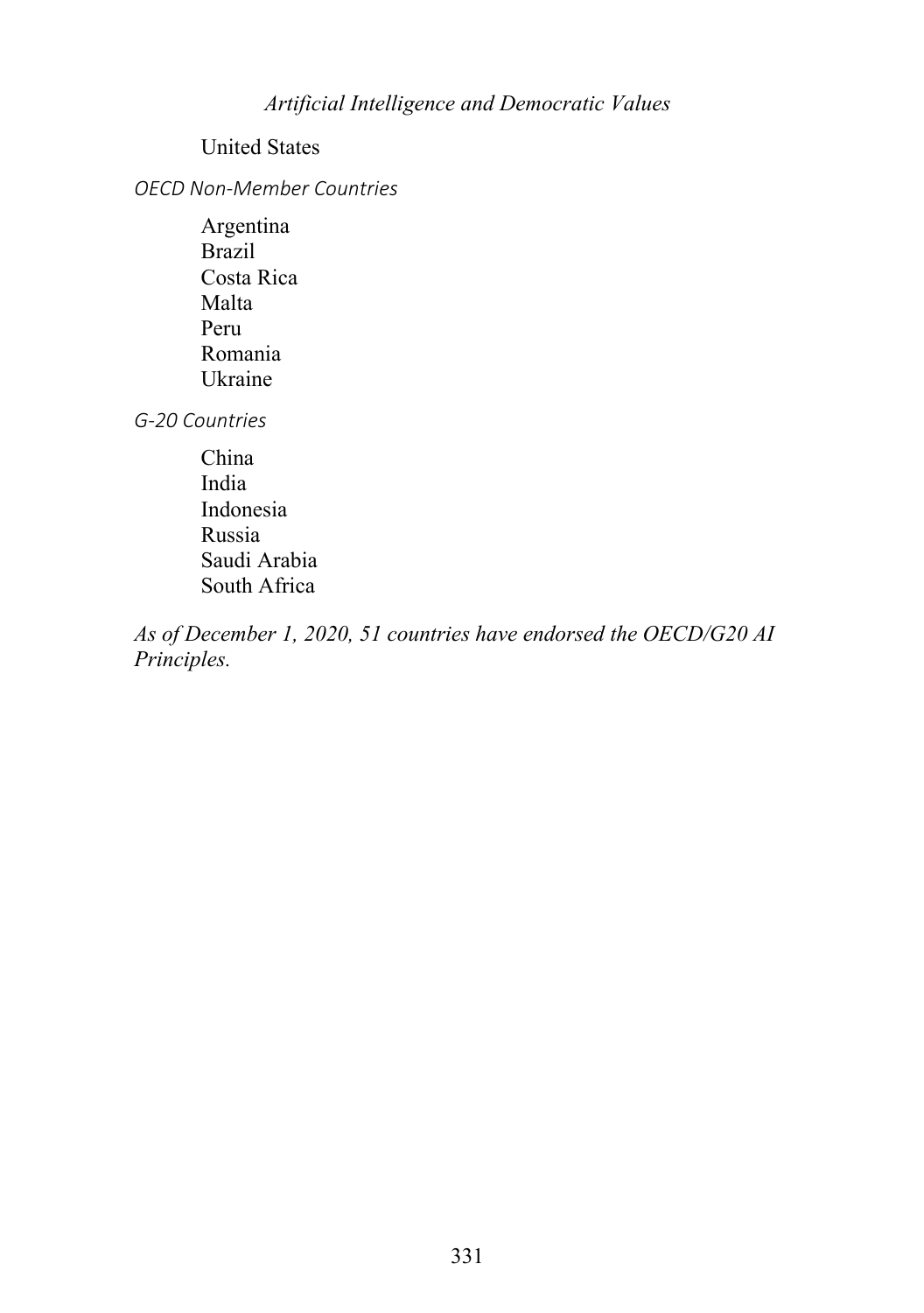### Universal Guidelines for AI

#### **Universal Guidelines for Artificial Intelligence**

## **23 October 2018 Brussels, Belgium**

New developments in Artificial Intelligence are transforming the world, from science and industry to government administration and finance. The rise of AI decision-making also implicates fundamental rights of fairness, accountability, and transparency. Modern data analysis produces significant outcomes that have real life consequences for people in employment, housing, credit, commerce, and criminal sentencing. Many of these techniques are entirely opaque, leaving individuals unaware whether the decisions were accurate, fair, or even about them.

We propose these Universal Guidelines to inform and improve the design and use of AI. The Guidelines are intended to maximize the benefits of AI, to minimize the risk, and to ensure the protection of human rights. These Guidelines should be incorporated into ethical standards, adopted in national law and international agreements, and built into the design of systems. We state clearly that the primary responsibility for AI systems must reside with those institutions that fund, develop, and deploy these systems.

- 1. **Right to Transparency.** All individuals have the right to know the basis of an AI decision that concerns them. This includes access to the factors, the logic, and techniques that produced the outcome.
- 2. **Right to Human Determination.** All individuals have the right to a final determination made by a person.
- 3. **Identification Obligation.** The institution responsible for an AI system must be made known to the public.
- 4. **Fairness Obligation.** Institutions must ensure that AI systems do not reflect unfair bias or make impermissible discriminatory decisions.
- 5. **Assessment and Accountability Obligation.** An AI system should be deployed only after an adequate evaluation of its purpose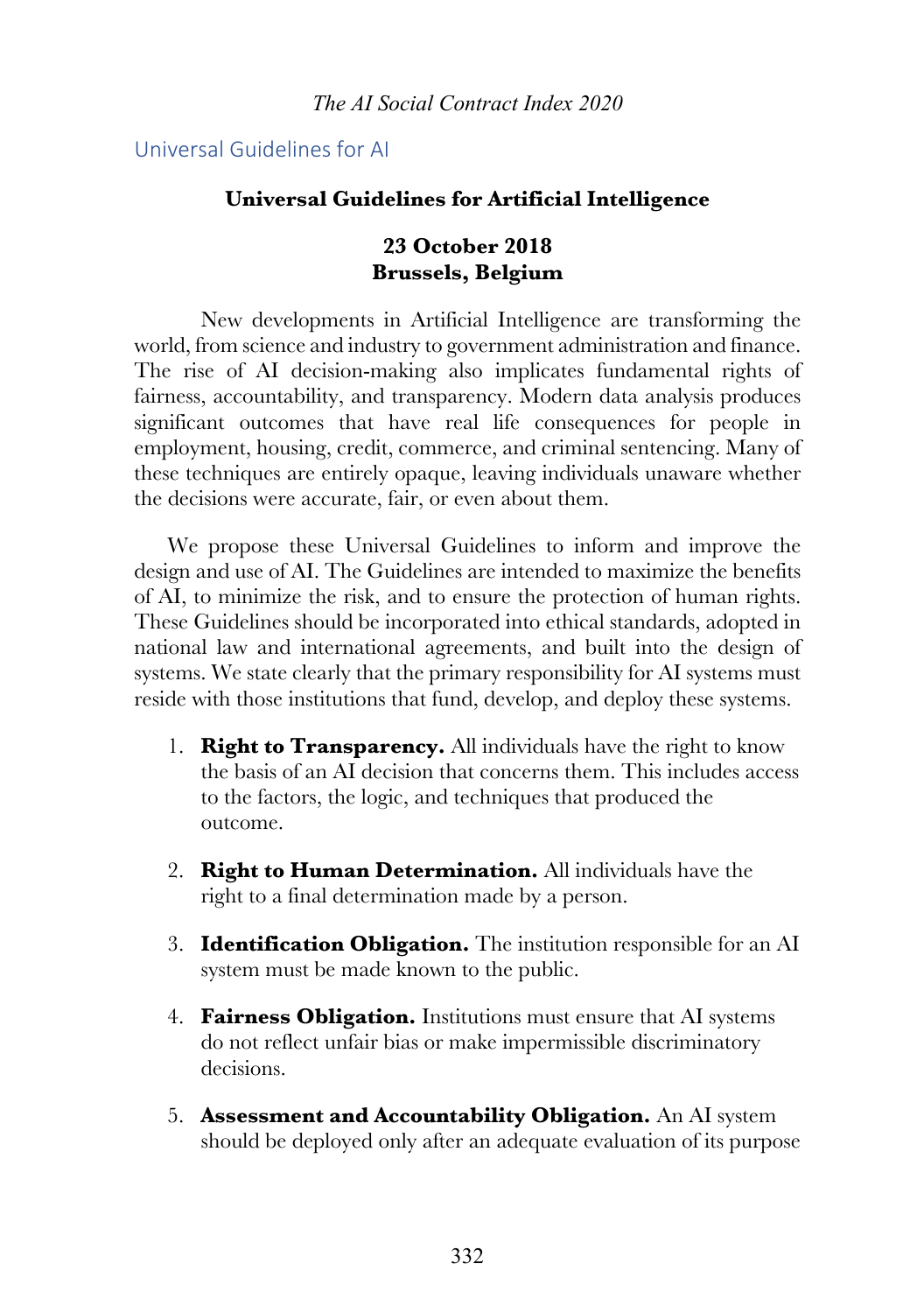and objectives, its benefits, as well as its risks. Institutions must be responsible for decisions made by an AI system.

- 6. **Accuracy, Reliability, and Validity Obligations.** Institutions must ensure the accuracy, reliability, and validity of decisions.
- 7. **Data Quality Obligation.** Institutions must establish data provenance, and assure quality and relevance for the data input into algorithms.
- 8. **Public Safety Obligation.** Institutions must assess the public safety risks that arise from the deployment of AI systems that direct or control physical devices, and implement safety controls.
- 9. **Cybersecurity Obligation.** Institutions must secure AI systems against cybersecurity threats.
- 10. **Prohibition on Secret Profiling.** No institution shall establish or maintain a secret profiling system.
- 11. **Prohibition on Unitary Scoring.** No national government shall establish or maintain a general-purpose score on its citizens or residents.
- 12. **Termination Obligation.** An institution that has established an AI system has an affirmative obligation to terminate the system if human control of the system is no longer possible.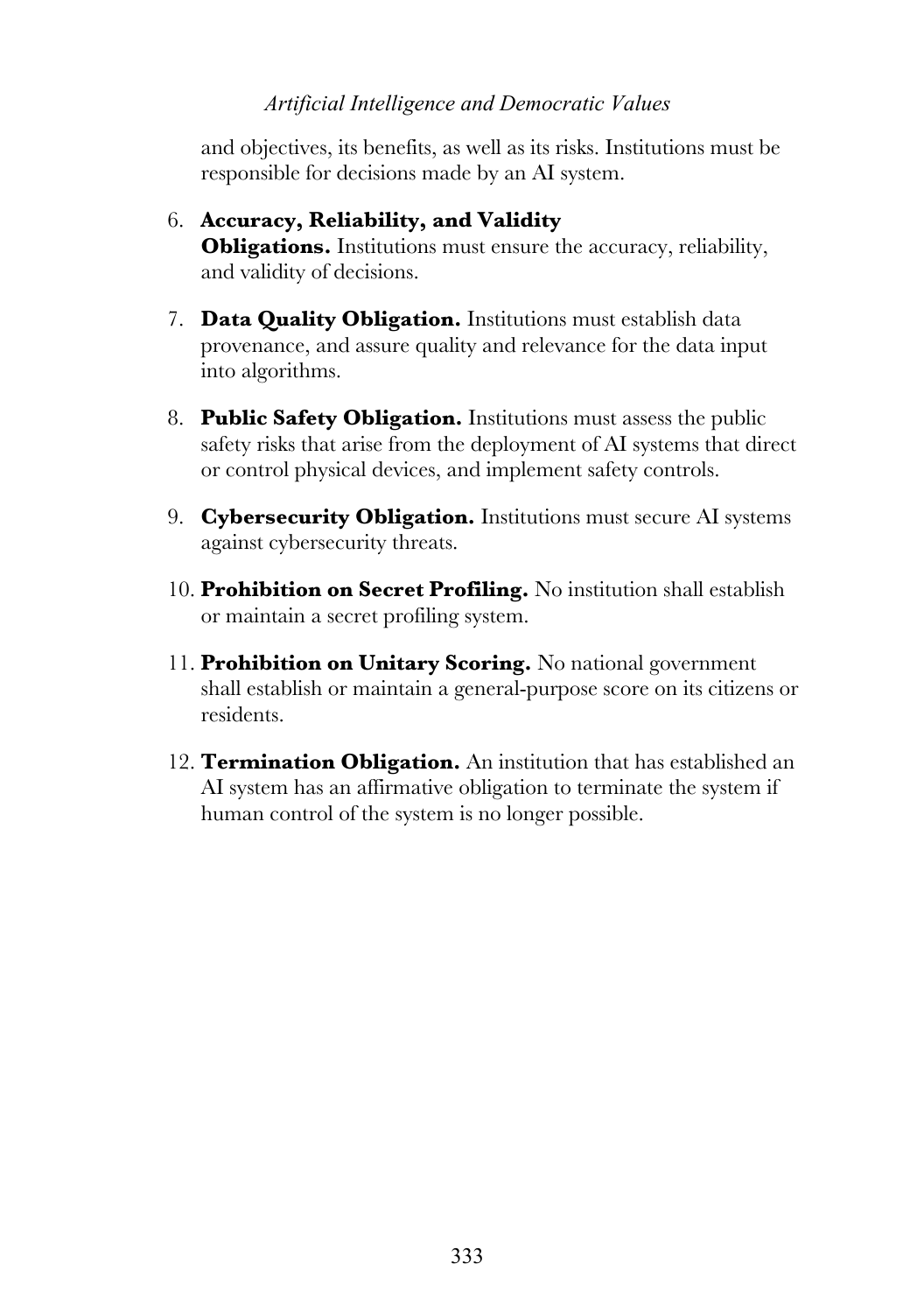### **Explanatory Memorandum and References October 2018**

#### **Context**

The Universal Guidelines on Artificial Intelligence (UGAI) call attention to the growing challenges of intelligent computational systems and proposes concrete recommendations that can improve and inform their design. At its core, the purpose of the UGAI is to promote transparency and accountability for these systems and to ensure that people retain control over the systems they create. Not all systems fall within the scope of these Guidelines. Our concern is with those systems that impact the rights of people. Above all else, these systems should do no harm.

The declaration is timely. Governments around the word are developing policy proposals and institutions, both public and private, are supporting research and development of "AI." Invariably, there will be an enormous impact on the public, regardless of their participation in the design and development of these systems. And so, the UGAI reflects a public perspective on these challenges.

The UGAI were announced at the 2018 International Data Protection and Privacy Commissioners Conference, among the most significant meetings of technology leaders and data protection experts in history.

The UGAI builds on prior work by scientific societies, think tanks, NGOs, and international organizations. The UGAI incorporates elements of human rights doctrine, data protection law, and ethical guidelines. The Guidelines include several well-established principles for AI governance, and put forward new principles not previously found in similar policy frameworks.

#### **Terminology**

The term "Artificial Intelligence" is both broad and imprecise. It includes aspects of machine learning, rule-based decision-making, and other computational techniques. There are also disputes regarding whether Artificial Intelligence is possible. The UGAI simply acknowledges that this term, in common use, covers a wide range of related issues and adopts the term to engage the current debate. There is no attempt here to define its boundaries, other than to assume that AI requires some degree of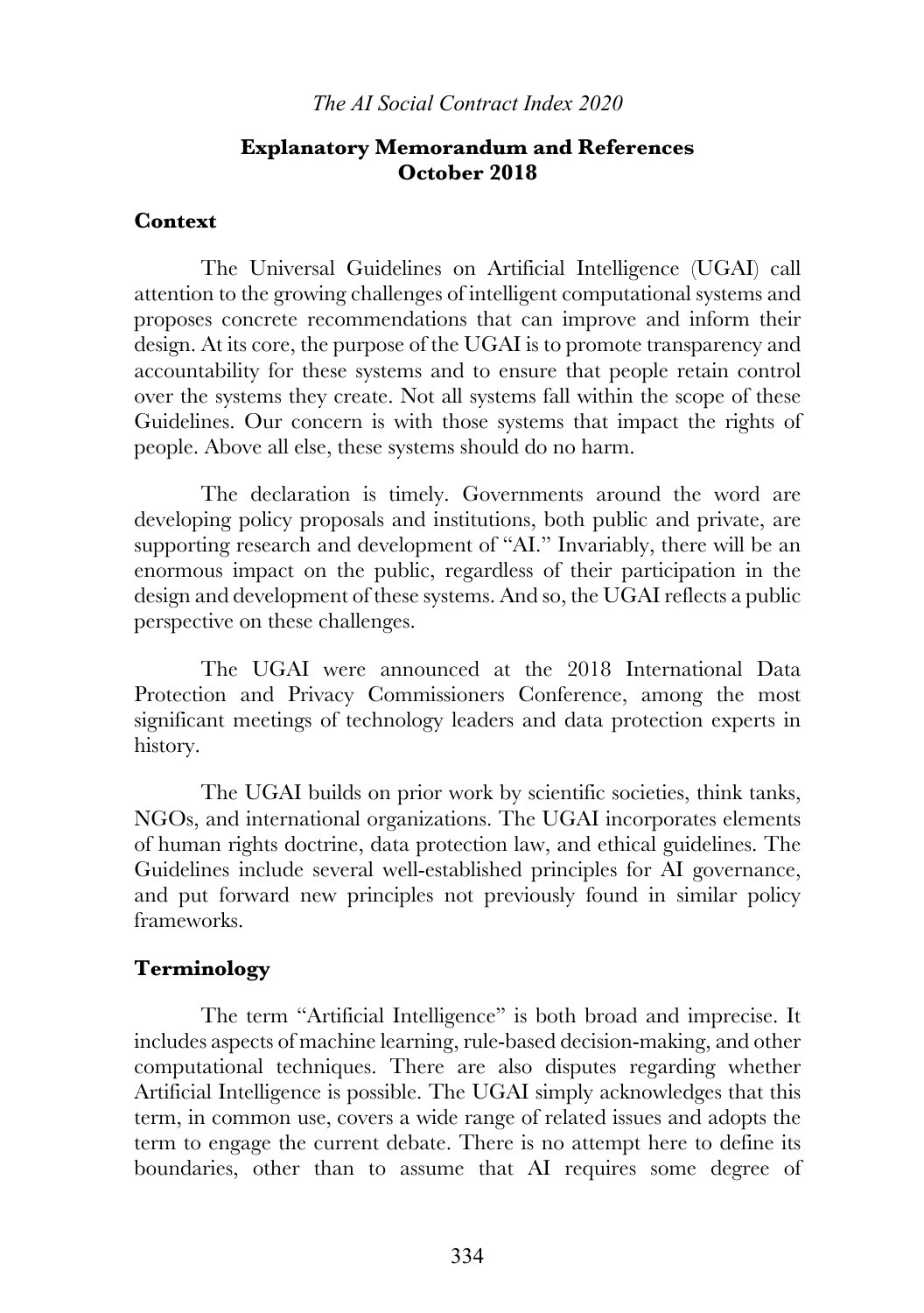automated decision-making. The term "Guidelines" follows the practice of policy frameworks that speak primarily to governments and private companies.

The UGAI speaks to the obligations of "institutions" and the rights of "individuals." This follows from the articulation of fair information practices in the data protection field. The UGAI takes the protection of the individual as a fundamental goal. Institutions, public and private, are understood to be those entities that develop and deploy AI systems. The term "institution" was chosen rather than the more familiar "organization" to underscore the permanent, ongoing nature of the obligations set out in the Guidelines. There is one principle that is addressed to "national governments." The reason for this is discussed below.

### **Application**

These Guidelines should be incorporated into ethical standards, adopted in national law and international agreements, and built into the design of systems.

### **The Principles**

The elements of the **Transparency Principle** can be found in several modern privacy laws, including the US Privacy Act, the EU Data Protection Directive, the GDPR, and the Council of Europe Convention 108. The aim of this principle is to enable independent accountability for automated decisions, with a primary emphasis on the right of the individual to know the basis of an adverse determination. In practical terms, it may not be possible for an individual to interpret the basis of a particular decision, but this does not obviate the need to ensure that such an explanation is possible.

The **Right to a Human Determination** reaffirms that individuals and not machines are responsible for automated decisionmaking. In many instances, such as the operation of an autonomous vehicle, it would not be possible or practical to insert a human decision prior to an automated decision. But the aim remains to ensure accountability. Thus where an automated system fails, this principle should be understood as a requirement that a human assessment of the outcome be made.

**Identification Obligation**. This principle seeks to address the identification asymmetry that arises in the interaction between individuals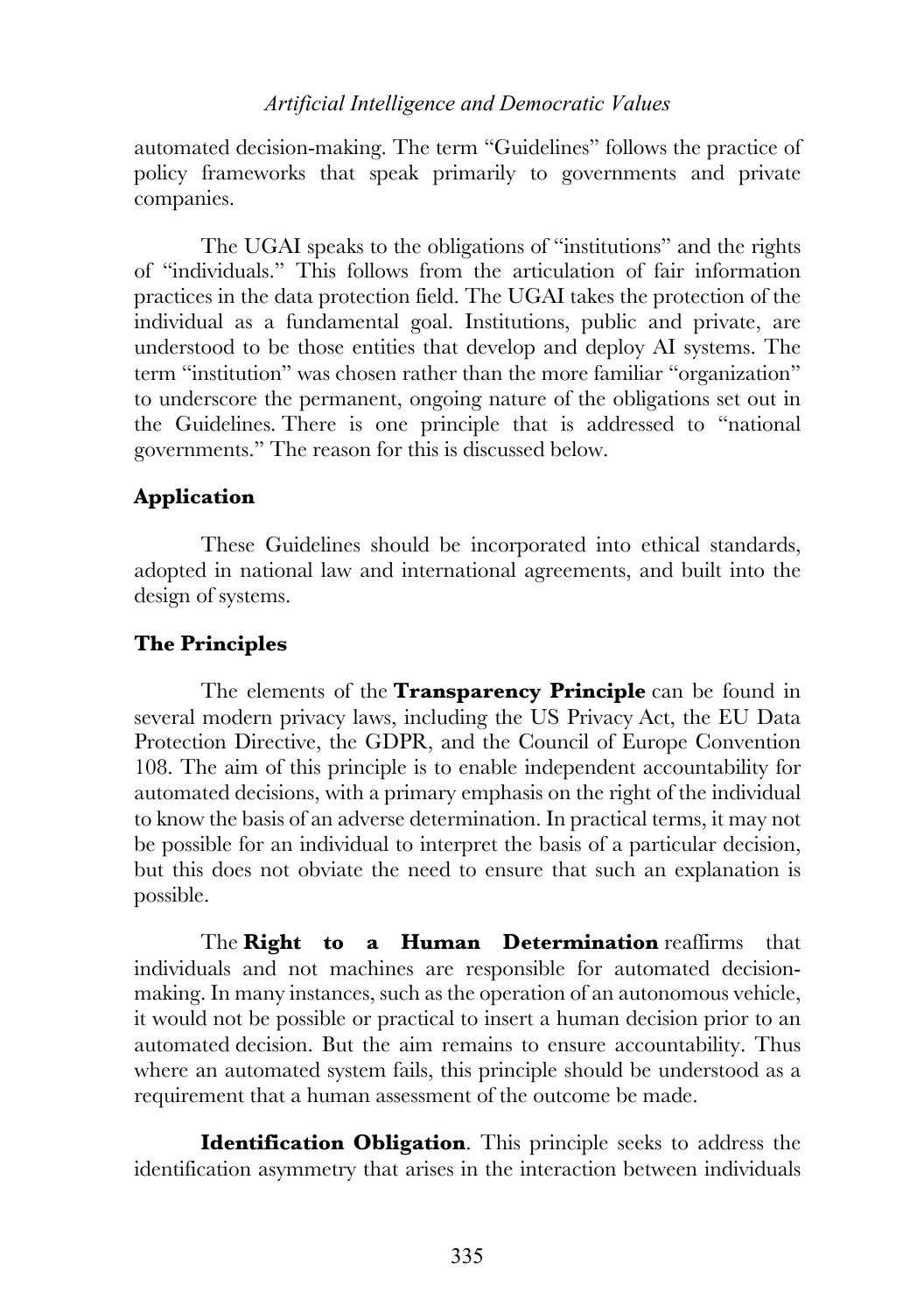and AI systems. An AI system typically knows a great deal about an individual; the individual may not even know the operator of the AI system. The Identification Obligation establishes the foundation of AI accountability which is to make clear the identity of an AI system and the institution responsible.

The **Fairness Obligation** recognizes that all automated systems make decisions that reflect bias and discrimination, but such decisions should not be normatively unfair. There is no simple answer to the question as to what is unfair or impermissible. The evaluation often depends on context. But the Fairness Obligation makes clear that an assessment of objective outcomes alone is not sufficient to evaluate an AI system. Normative consequences must be assessed, including those that preexist or may be amplified by an AI system.

The **Assessment and Accountability Obligation** speaks to the obligation to assess an AI system prior to and during deployment. Regarding assessment, it should be understood that a central purpose of this obligation is to determine whether an AI system should be established. If an assessment reveals substantial risks, such as those suggested by principles concerning Public Safety and Cybersecurity, then the project should not move forward.

The **Accuracy, Reliability, and Validity Obligations** set out key responsibilities associated with the outcome of automated decisions. The terms are intended to be interpreted both independently and jointly.

The **Data Quality Principle** follows from the preceding obligation.

The **Public Safety Obligation** recognizes that AI systems control devices in the physical world. For this reason, institutions must both assess risks and take precautionary measures as appropriate.

The **Cybersecurity Obligation** follows from the Public Safety Obligation and underscores the risk that even well-designed systems may be the target of hostile actors. Those who develop and deploy AI systems must take these risks into account.

The **Prohibition on Secret Profiling** follows from the earlier Identification Obligation. The aim is to avoid the information asymmetry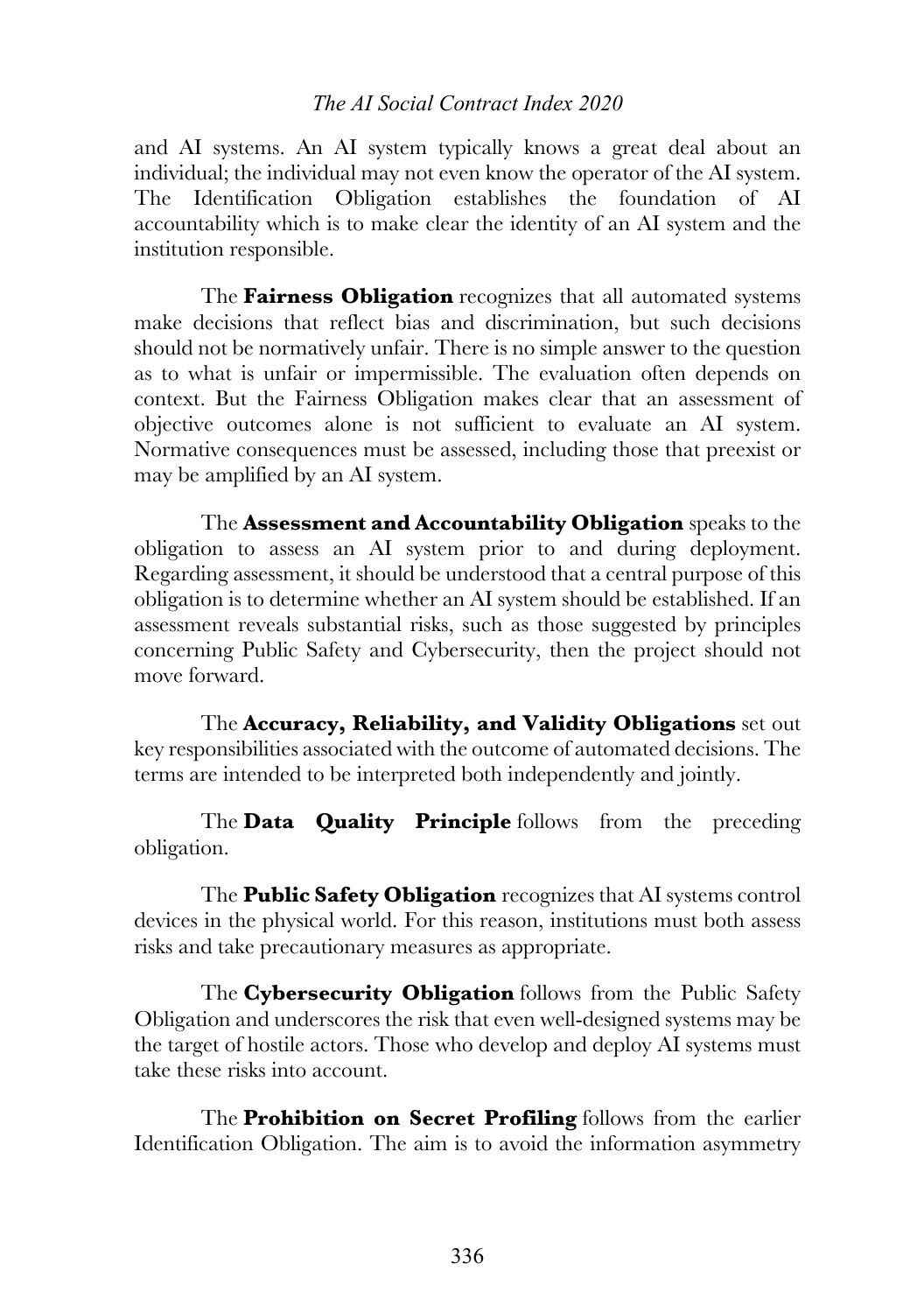that arises increasingly with AI systems and to ensure the possibility of independent accountability.

The **Prohibition on Unitary Scoring** speaks directly to the risk of a single, multi-purpose number assigned by a government to an individual. In data protection law, universal identifiers that enable the profiling of individuals across are disfavored. These identifiers are often regulated and in some instances prohibited. The concern with universal scoring, described here as "unitary scoring," is even greater. A unitary score reflects not only a unitary profile but also a predetermined outcome across multiple domains of human activity. There is some risk that unitary scores will also emerge in the private sector. Conceivably, such systems could be subject to market competition and government regulations. But there is not even the possibility of counterbalance with unitary scores assigned by government, and therefore they should be prohibited.

The **Termination Obligation** is the ultimate statement of accountability for an AI system. The obligation presumes that systems must remain within human control. If that is no longer possible, the system should be terminated.

### **REFERENCES**

*Asilomar AI Principles* (2017)

*Aspen Institute Roundtable on Artificial Intelligence* (2016)

Association for Computing Machinery, U.S. Public Policy Counsel, *Statement on Algorithmic Transparency and Accountability* (Jan. 2017)

Council of Europe, *Convention 108* (1981)

*Council of Europe and Artificial Intelligence* (2018)

Data and Society, *Governing Artificial Intelligence* (2018)

European Commission, *High Level Expert Group on Artificial Intelligence* (2018)

*EU General Data Protection Regulation* (2018)

IEEE, *Ethically Aligned Design* (2016)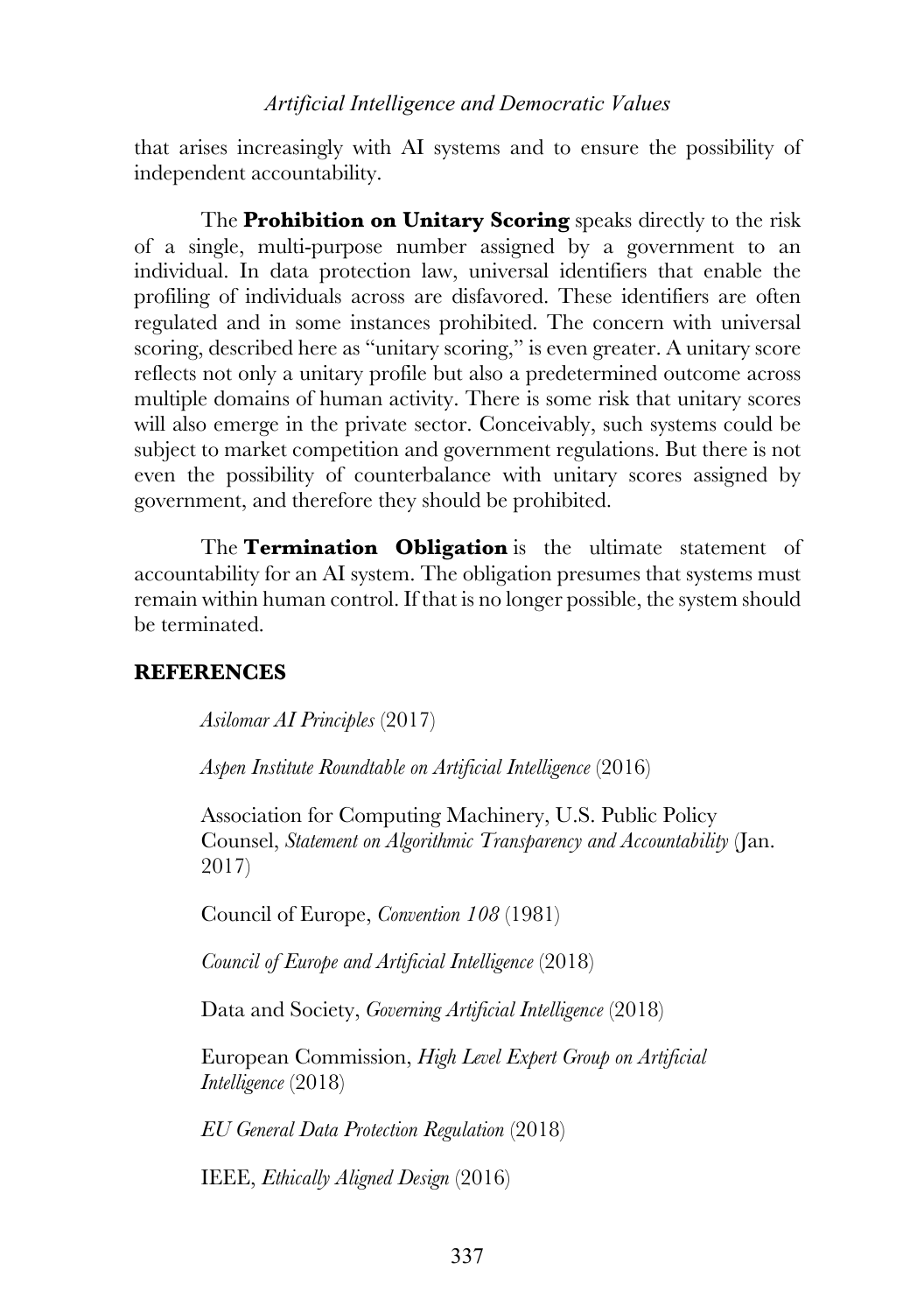Japan, Ministry of Internal Affairs and Communications, *AI R&D Guidelines* (2016)

Garry Kasparov, *Deep Thinking: Where Machine Intelligence Ends and Human Creativity Begins* (2017)

*Madrid Privacy Declaration* (2009)

OECD, *Artificial Intelligence* (2018)

OECD, *Privacy Guidelines* (1980)

Cathy O'Neil, *Weapons of Math Destruction* (2016)

Frank Pasquale, *The Black Box Society: The Secret Algorithms That Control Money and Information* (2015)

Privacy International, *Artificial Intelligence* (2018)

*US Privacy Act* (1974)

*Toronto Declaration* (2018)

Joseph Weizenbaum, *Computer Power and Human Reason* (1976)

*Universal Declaration of Human Rights* (1948)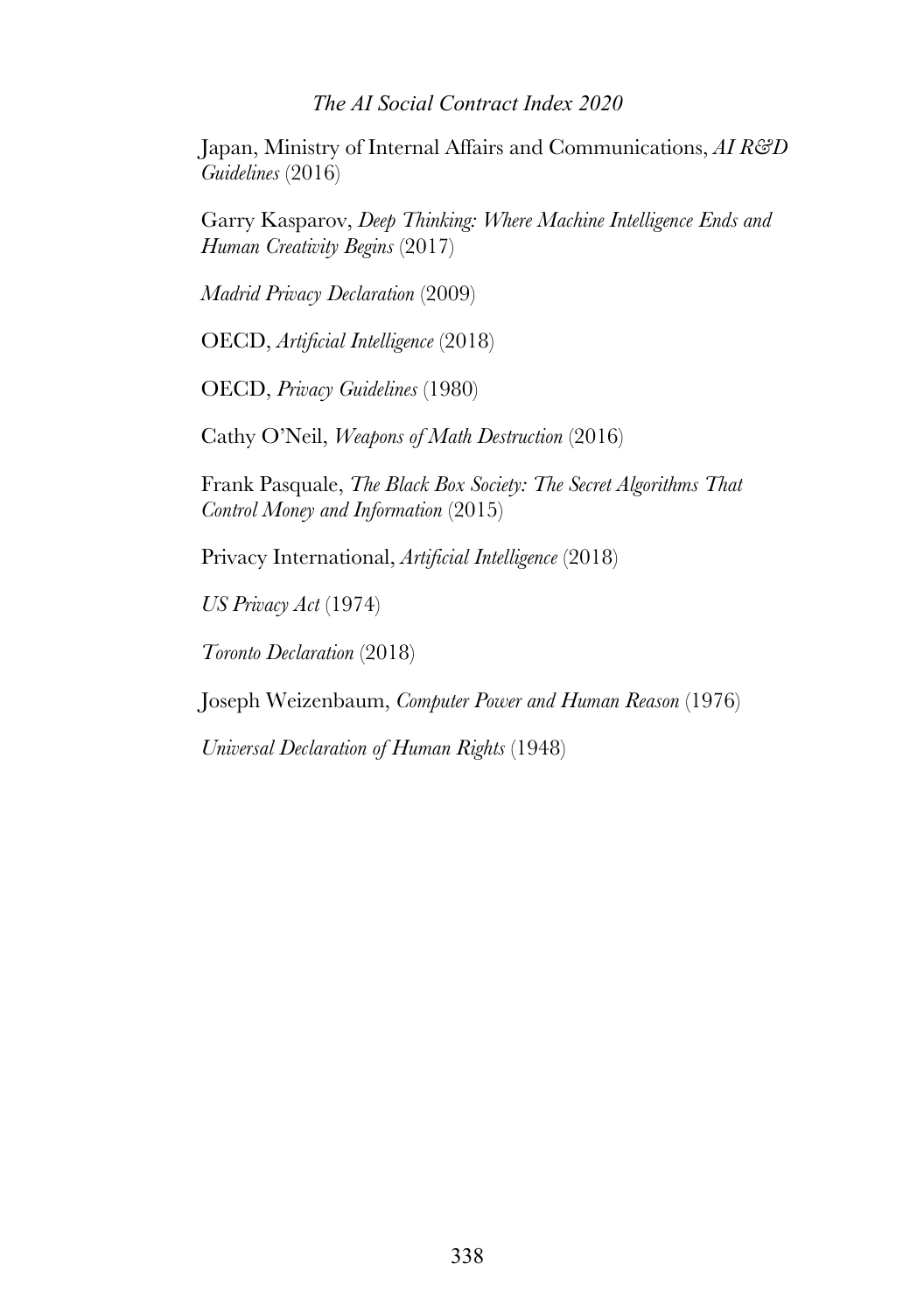### Social Contract for the Age of AI

### *A New Social Contract for the Age of Artificial Intelligence*

*Original Signatories*

Governor Michael Dukakis, Boston Global Forum and President Vaira Vīķe-Freiberga, Latvia and World Leadership Alliance-Club de Madrid

#### *Additional Signatories*

Vint Cerf, Father of Internet, Google, Nazli Choucri, MIT, Prime Minister Zlatko Lagumdzija, Bosnia and Herzegovina, Tuan Anh Nguyen, Boston Global Forum, Thomas Patterson, Harvard University, Alex Pentland, MIT, Marc Rotenberg, CAIDP, David Silbersweig, Harvard University

The term "artificial intelligence" refers to the development of computer systems able to perform tasks that normally require human intelligence, such as visual perception, speech recognition, decision-making, language translation, and self-driving cars. Advances in AI have already altered conventional ways of seeing the world around us. This is creating new realities for everyone – as well as new possibilities.

These advances in AI are powerful in many ways. They have created a new global ecology and yet remain opaque and need to be better understood. Advances in AI raise policy issues that must be assessed. We must now focus through dialogue, tolerance, learning and understanding on key principles and practices for an agreement among members of society for shared social benefit that we call the Social Contract for the AI Age.

The expansion of Artificial Intelligence is widely recognized and could change our lives in ways yet unimagined. At the same time, without guidelines or directives, the undisciplined use of AI poses risks to the wellbeing of individuals and creates possibilities for economic, political, social, and criminal exploitation.

The international community recognizes the challenges and opportunities, as well as the problems and perils, of AI. Many countries have announced national strategies to promote the proper use and development of AI. These strategies set out common goals such as: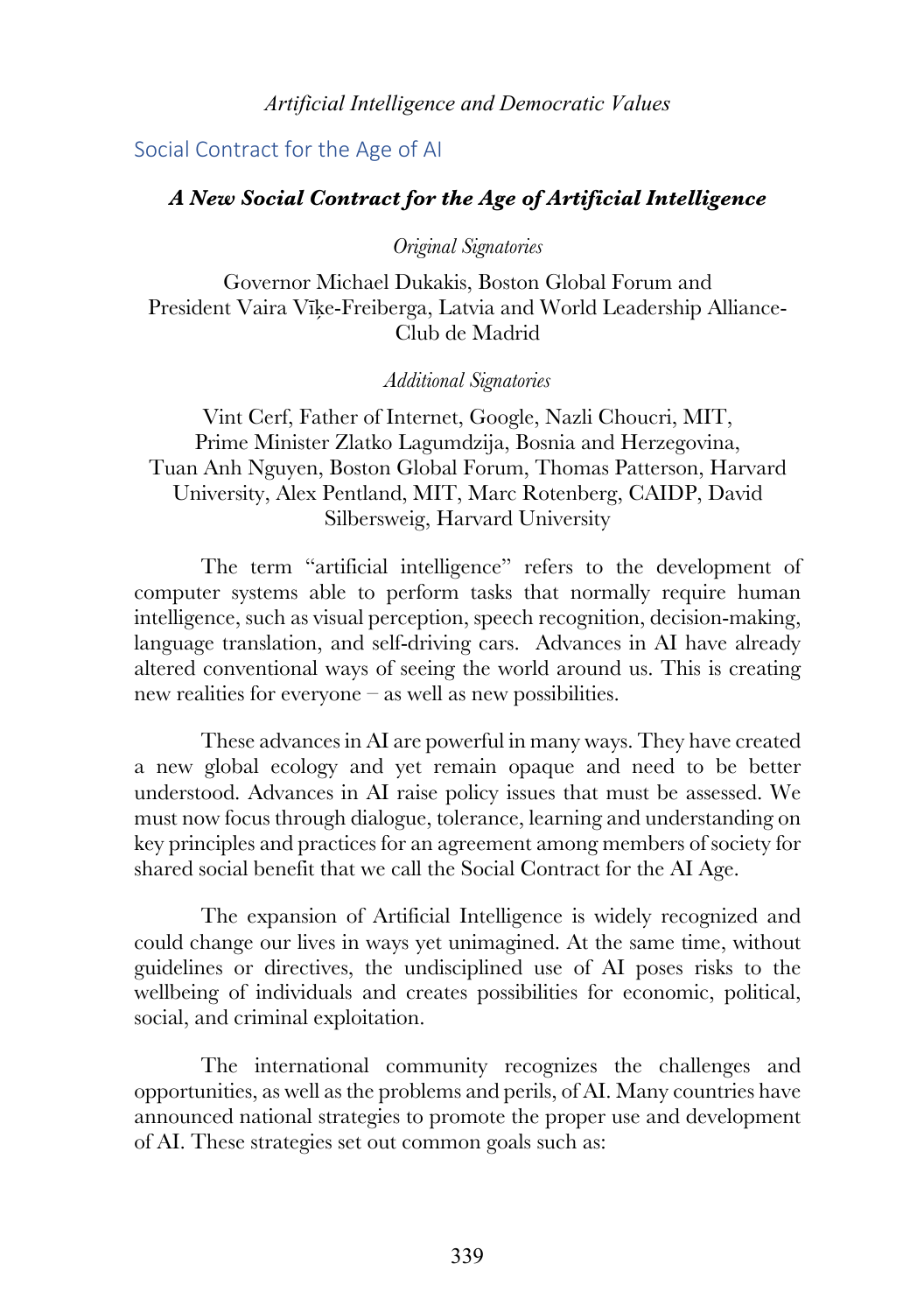- Scientific research, funding and culture,
- Sustainable development, and inclusive growth
- Skills, education, and talent development
- Public and private sector adoption,
- Fairness, transparency, and accountability
- Ethics, values and inclusion,
- Reliability, security and privacy,
- Science-policy links,
- Standards, human control and regulations
- Data and digital infrastructure.

AI is also the focus of foreign policy and international cooperation. There is a shared view that no country will be able to compete or meet the needs of its citizens without increasing its AI capacity. As well, many countries are now engaged in technology leapfrogging. It is no longer expected, nor necessary, to replicate the stages of economic development of the West—one phase at a time.

In a world as diverse as the one today, there are few mechanisms for responding to such possibilities on a global scale. Social Contract for the AI Age is designed to establish a common understanding for policy and practices, anchored in general principles to help maximise the "good" and minimise the "bad" associated with AI. Derived from the 18th century concept of a social contract—an agreement among the members of society to cooperate for social benefits—Social Contract for the AI Age is focuses on the conditions of the 21st century. It is a response to artificial intelligence, big data, the Internet of Things, and high-speed computation.

#### *Foundations*

Just as earlier social contracts helped shape societies for a common purpose, the Social Contract for the AI Age has a transformative vision, one that transcends the technological features of artificial intelligence and seeks to provide foundations for a new society. Consider, for example, how the Covid-19 pandemic urgently requires a new society with new structure and order, approach — new ways to share data and coordinate action, accelerated social reliance on digital service across businesses, education, and government services. The Social Contract for the AI Age would create standards for a new international system. It focuses on the conduct of each nation, relations with international business and not for profit entities, and the cooperation of nations. Just as TCP / IP is the platform for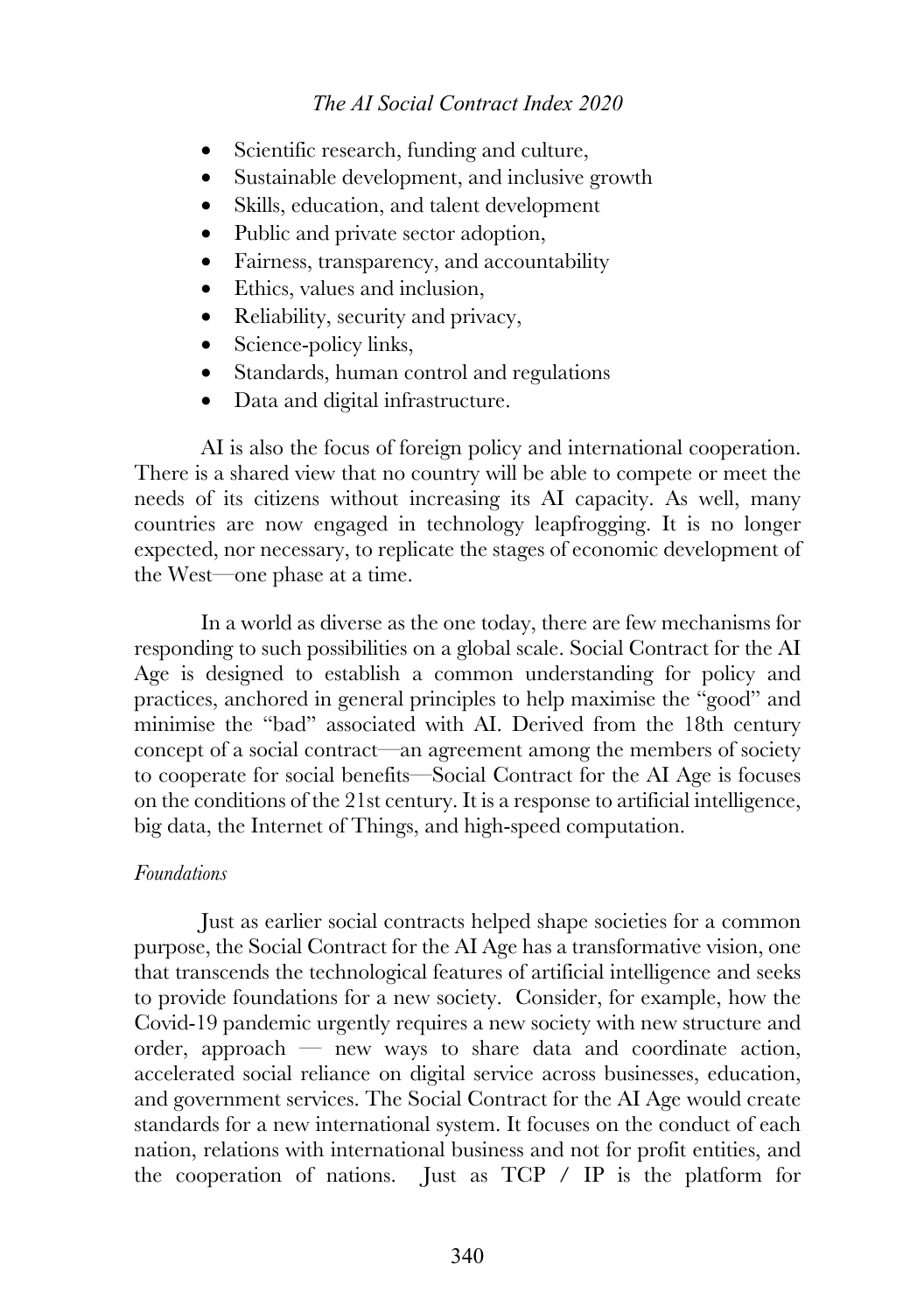communication among internet users, the Social Contract for AI Age is a platform for connection among governments, stakeholders, and private and public institutions.

#### *Objectives*

The Social Contract for the AI Age seeks to build a multistakeholder, inclusive society in all aspects of life across politics, government, economics, business, and industry. The Social Contract for the AI Age values creation, innovation, philanthropy, and mutual respect. It seeks the right of freedom on, and access to, the Internet worldwide. The Social Contract for the AI Age seeks to make the world a locus of responsible interaction—a place where every person's contribution is recognized and everyone has a right to knowledge and access to information, where no one is above the law, where money cannot be used to subvert political process, and where integrity, knowledge, creativity, honesty, and tolerance shape decisions and guide policy.

In short, the Social Contract for the AI Age seeks to build a world where all are recognized and valued, and all forms of governance adhere to a set of values and are accountable and transparent. It is a world where global challenges are met by collective action and responsibility.

### *Principles*

Extensive and appropriate AI application to politics, governments, society, and businesses can create a Smart Democracy. The Social Contract for the AI Age creates a platform for a Smart Democracy society, and a new global supply chain, named Supply Chain 2020. As a framework for society in the AI age, the Social Contract 2020 is based on balancing power among governments, businesses, civil society, individuals, and AI assistants. The Social Contract for the AI Age is a commitment to protect property, common values, and collective norms.

- AI must respect fundamental human rights such as human dignity, rule of law, and privacy protection.
- AI systems must be considered from a multi-stakeholder perspective — for the individual and for society as a whole
- The Social Contract for the AI Age is a basis to achieve sustainable and inclusive development for a global community that is fair, equitable, and prosperous. It is designed to apply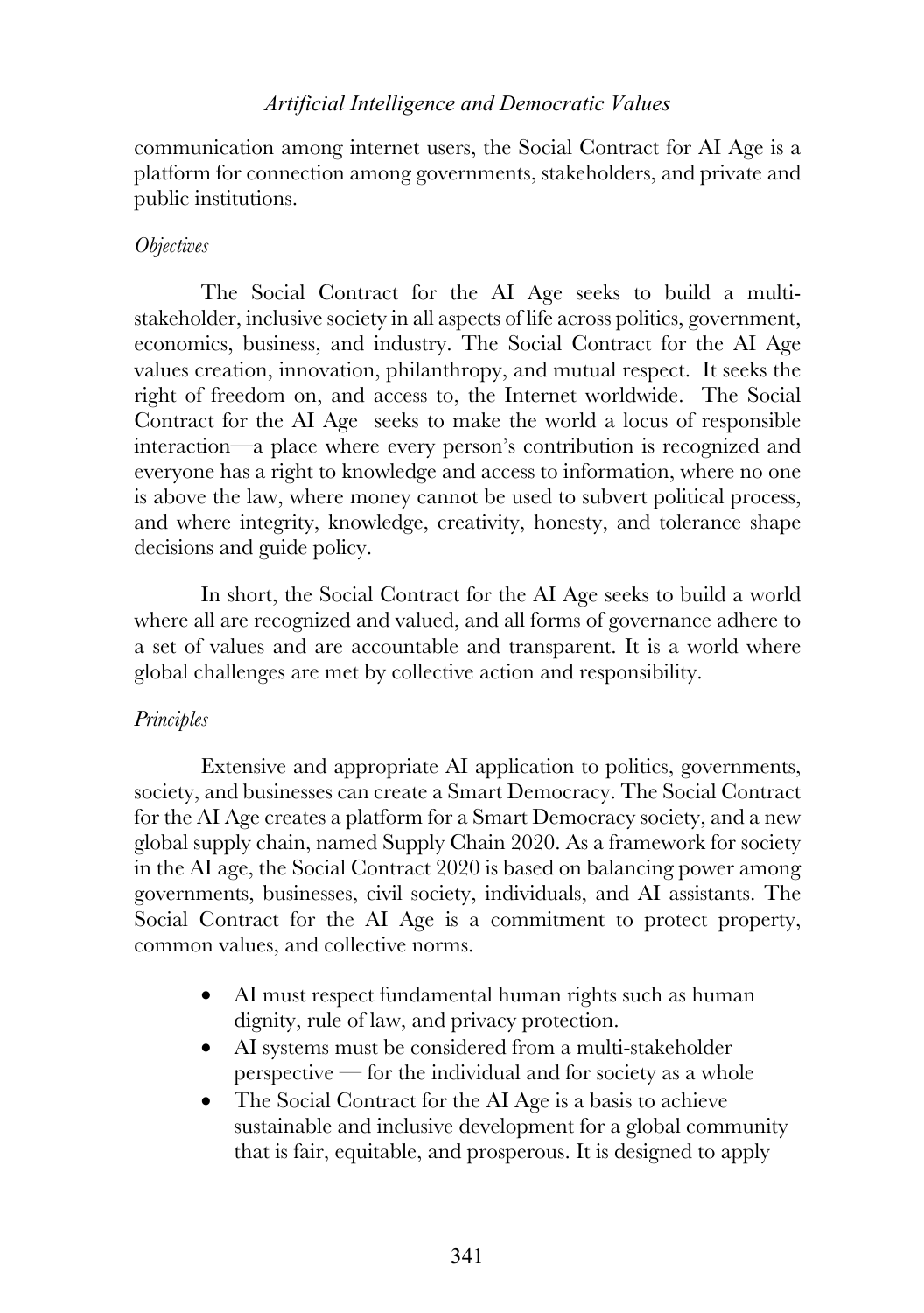the concept of a people-centered economy and to create a trustworthy AI, data, and Internet ecosystem for work and life.

- The Social Contract for the AI Age should be transparent and accountable, and follow standards based on policies driven by trustworthy data. The UN Sustainable Development Goals data metrics and the World Economic Forum Environmental, Social, and Governance (ESG) metrics, should provide citizens and organizations with reliable data that enables well-informed policy choices.
- Communities must have control over their data. Data is the basis of self-determination and provides the ability to measure the impact of actions and policy in the AI realm.
- Data literacy at all levels of society, together with open, trustworthy information, is the basis for an intelligent, thoughtful society.
- Commitments of Stakeholders/ Power Centers
- Individuals, Citizens, Groups:
- Everyone is entitled to basic rights and dignity that are enhanced/promoted by AI

# *Data Rights and Responsibilities:*

- Each individual has the right to privacy and is entitled to access and control over their own data. Individuals have a right to manage their data, individually or collectively, and the right to withhold their data from businesses.
- Each individual and each community must have access to a trustworthy AI, data, and Internet ecosystem to create an inclusive, fair, people-centered economy, and society.

# *Internet Rights*

- Each individual has the right to access the Internet and any website or news system without restriction.
- Freedom of expression on the Internet is guaranteed.
- Secure digital identity allows the individual to know about, and control access to their data.

*Education and Political Participation:*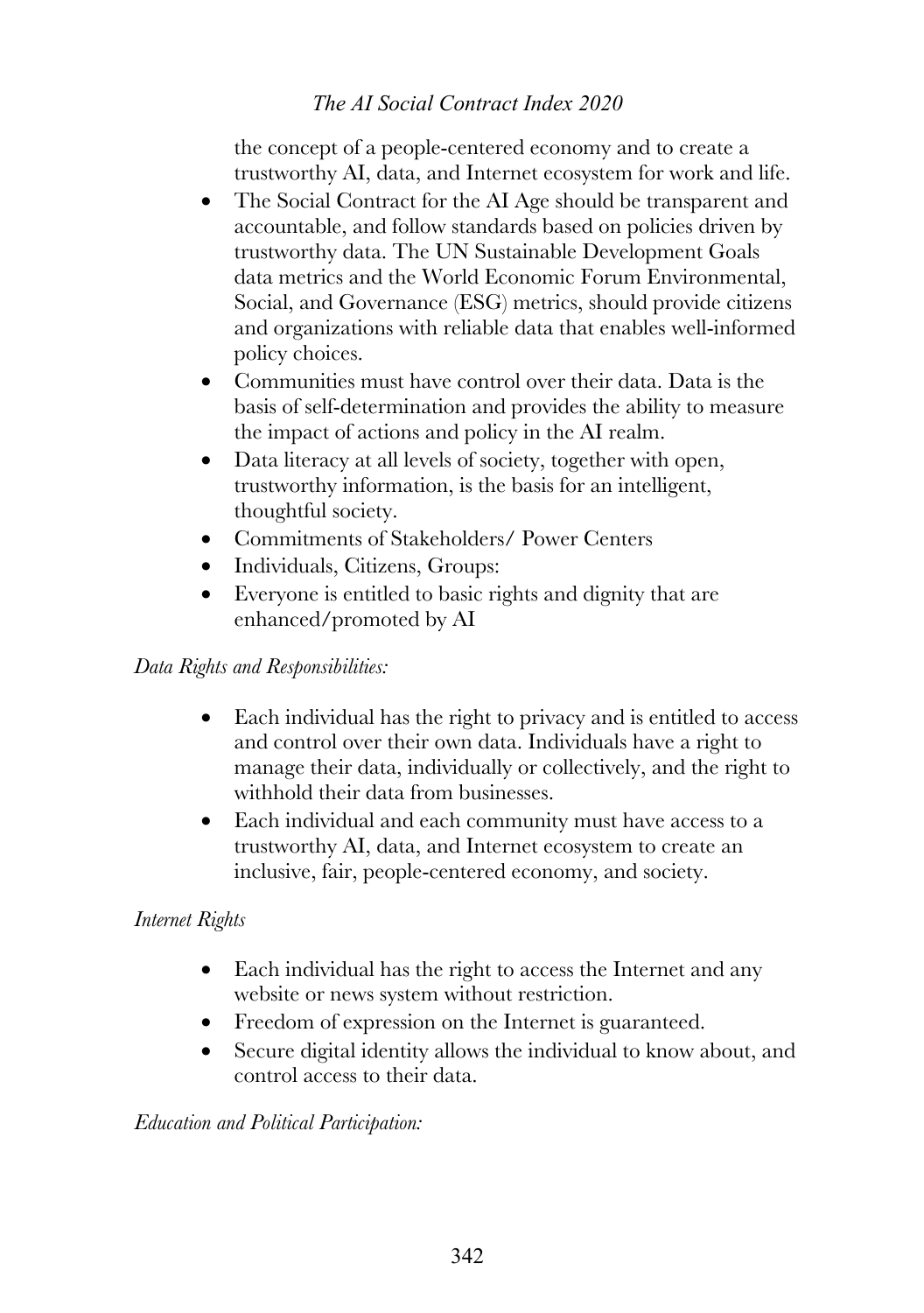- Each individual has the right to education through best available venues.
- Each individual must have access to education/knowledge/training about the use and impact of AI.
- Each individual has the right to unimpeded political participation.
- Everyone must have access to due process and fair trial, as well as remediation for injustice.

# *Responsibility*

- Individuals is prohibited from exercising socially disruptive behaviors, such as hacking, disseminating disinformation or online hate.
- Individuals must contribute to the common good through appropriate taxes and provision of critical personal information (with appropriate data protection) as, for example, in the collection of census data and voting for public officials

*Governments. Governments have a leading role in the Social Contract for the AI Age.*

- All government should behave responsibly in the management of AI for governance and for interactions with individuals and such behavior must be easily auditable.
- All governments implement AI governance policies that respect honesty, transparency, fairness, and accountability. These standards and norms apply in every area of governance and are the basis for collaboration with international communities.
- All governments create incentives for citizens to use AI in ways that benefit society (for example each person does good work for society that will be recognized as value, and this value can be exchanged with other values such as financial value, products, services, etc.).
- All governments construct a secure, stable, and trustworthy AI, data, and Internet ecosystem for work and life to support the people-centered economy.
- All governments ensure that communities are able take control of their data and use AI with their data so that they can manage their community to suit their needs and to create prosperity for themselves and their family.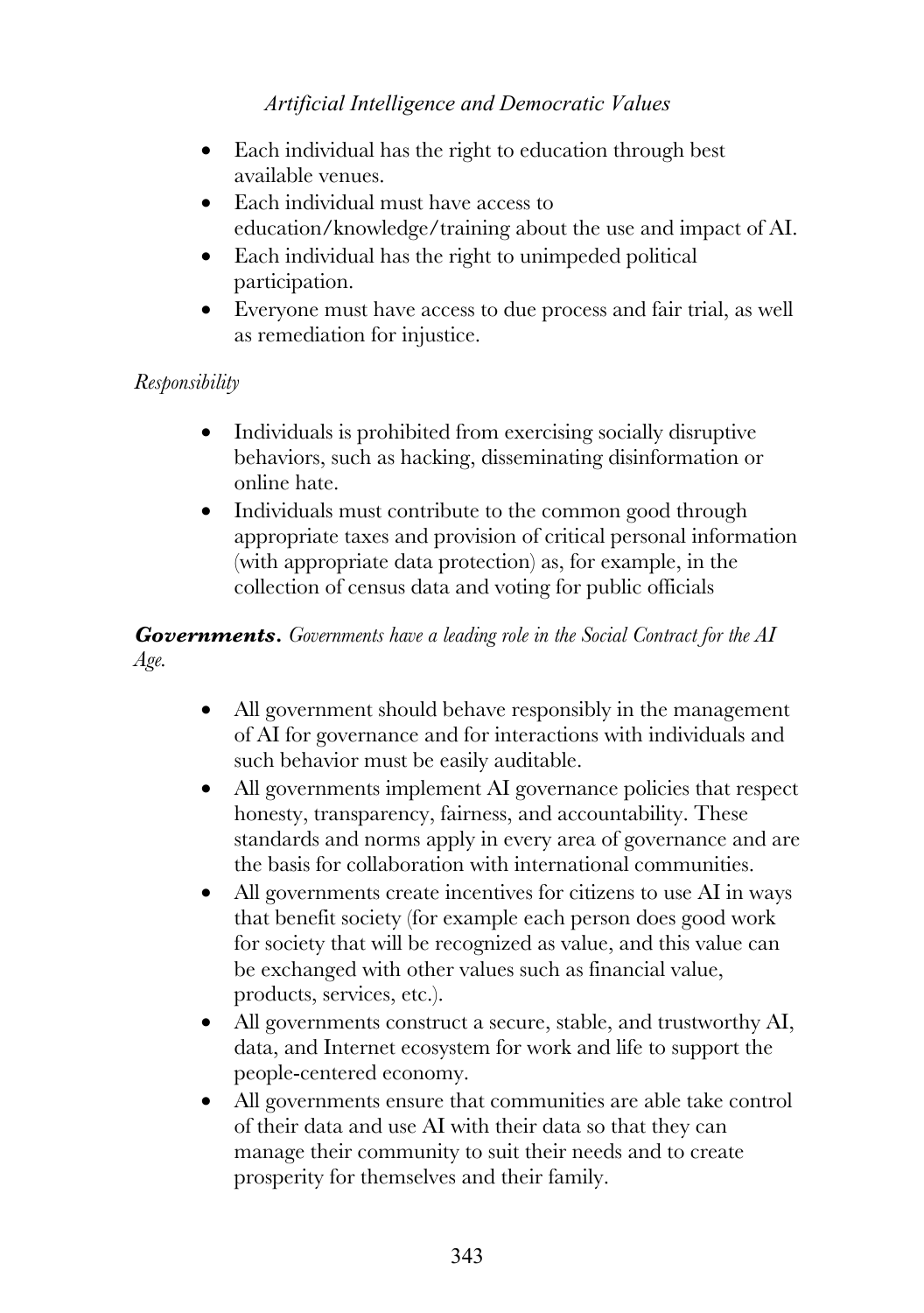- All governments establish norms, rules and pass laws to ensure AI benefits society.
- All governments create secure safety net for citizens in a trustworthy AI, data, and Internet ecosystem for work and life.
- All governments protect intellectual property rights without undermining free access to the information commons.

## *Collaborations between governments*

• Norms, values and standards of the Social Contract for the AI Age are designed as connections among governments. To maintain the Social Contract for the AI Age, it is essential for countries to establish a Democratic Alliance for Digital Governance. All governments should work to promote the Democratic Alliance for Digital Governance.

## *United Nations and International Organizations:*

• The United Nations should extend international human rights standards for AI, and create a UN Convention on AI and establish a specialized UN Agency on AI.

*Business Entities. Business operations and related rights come with accountability and responsibility – nationally and internationally. Business must:*

- Enable independent audits for transparency, fairness, accountability, and cybersecurity.
- Adopt common AI values, standards, norms, and data ownership rules with penalties for noncompliance.
- Companies will be incentivized to do business only with companies and countries that uphold the Social Contract for the AI Age and endorse Supply Chain 2020.
- Collaborate with governments and civil society to help create a people-centered AI, data, and Internet ecosystem, to create trustworthy and relevant data, and to use AI to share wealth with individuals and communities.

*Civil Society Organizations & Community. Rights and responsibilities of civil society organizations include:*

> • Monitor governments and firms with respect to common values.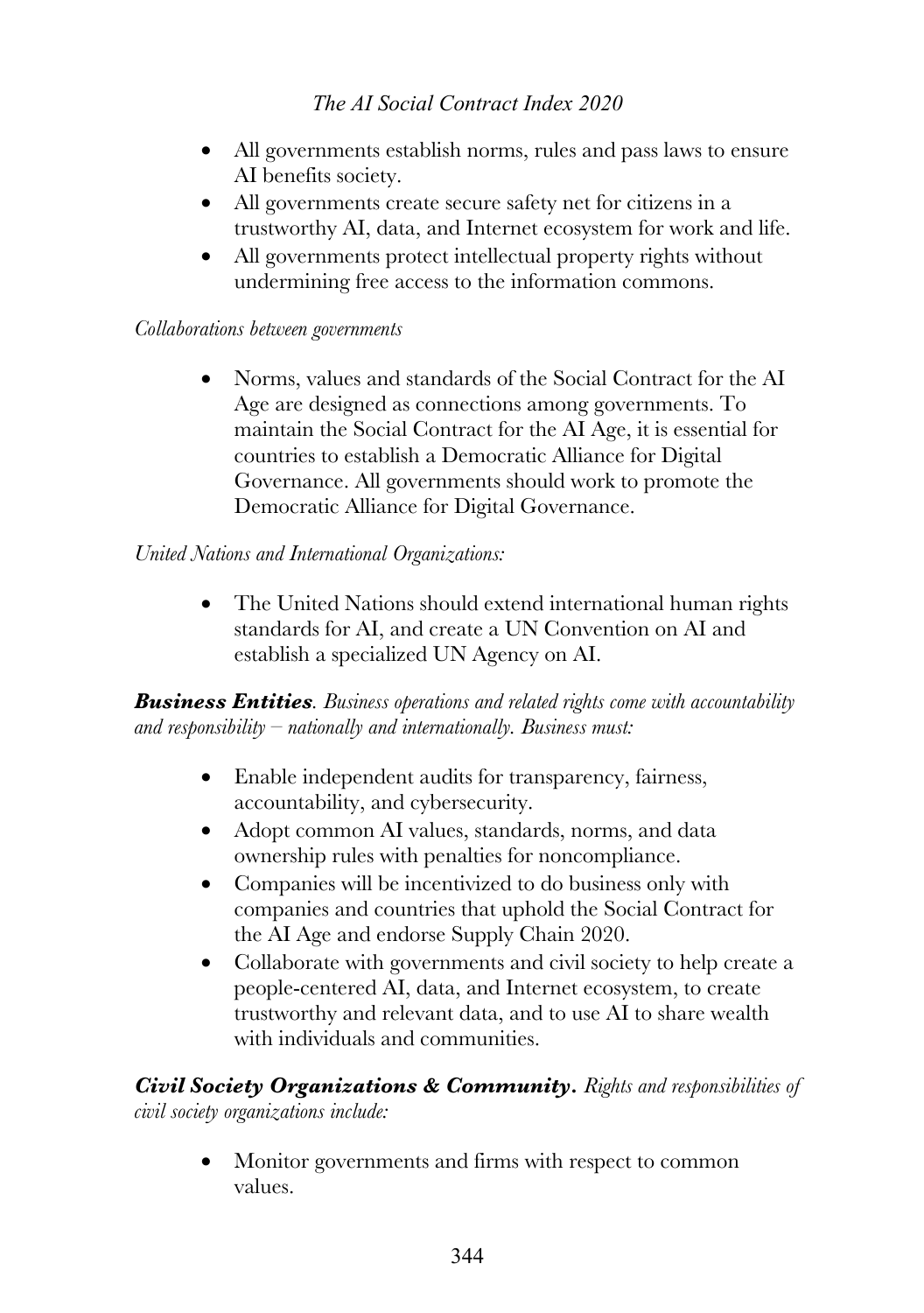- Promote common values, norms, standards, and laws.
- Support AI users and assist them to serve the broad interests of society.
- Collaborate with governments, business entities, and others to create a people-centered AI, data, and Internet ecosystem for work and life, enabling all people can create meaningful data, value, and create value-based wealth for their community.
- Enable data cooperatives—the voluntary collaborative pooling by individuals of their personal data for the benefit of the group or community.
- Participate in the making of AI rules and norms.
- Enhance civil society become an intelligent, thoughtful civil society based on knowledge, smart data, critical thinking and social responsibility; and through the achievement of data literacy, to become a trusted open-data system, with validated, predictive AI tools that communities to plan their future.

# *AI Assistants. AI assistants provide an interface to facilitate compliance with established standards.*

- Support AI users and assist them to serve the broad interests of society.
- Engage with other power centers for mutual support and supervision.
- Community control: AI assistants should be governed by communities of users.

# *The Social Contract for the AI Age will be implemented as follows:*

- The promulgation of a Code of Ethics for AI Developers and AI Users.
- The creation of a system to monitor and evaluate governments, companies, and individuals (based on their contribution to maintaining norms, standards, common values, and international laws for honesty, transparency, accountability, and responsibility).
- The recognition of the Social Contract for the AI Age by the United Nations, governments, companies, civil society and the international AI community.
- The establishment of a United Nations Convention on Artificial Intelligence to obligate governments and others to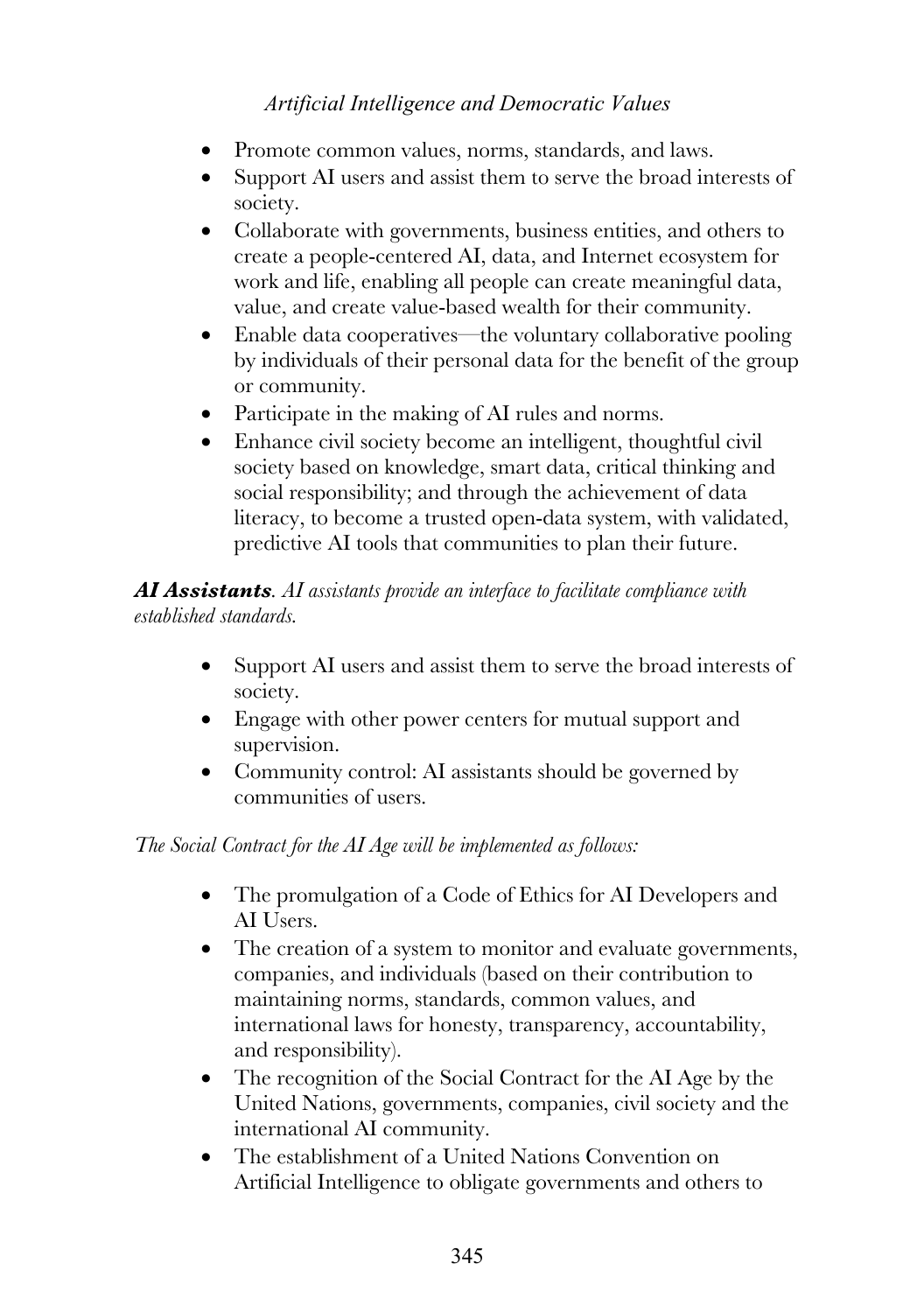comply with international rules and norms to protect rights in AI age.

- The development of the Democratic Alliance for Digital Governance as the global authority to enforce the Social Contract for the AI Age.
- The creation of the "AIWS City"—an all-digital virtual city based on the standards and norms of "the Social Contract for the AI Age", "People Centered Economy", "Trustworthy Economy", "AI-Government", and "Intellectual Society-Thoughtful Civil Society".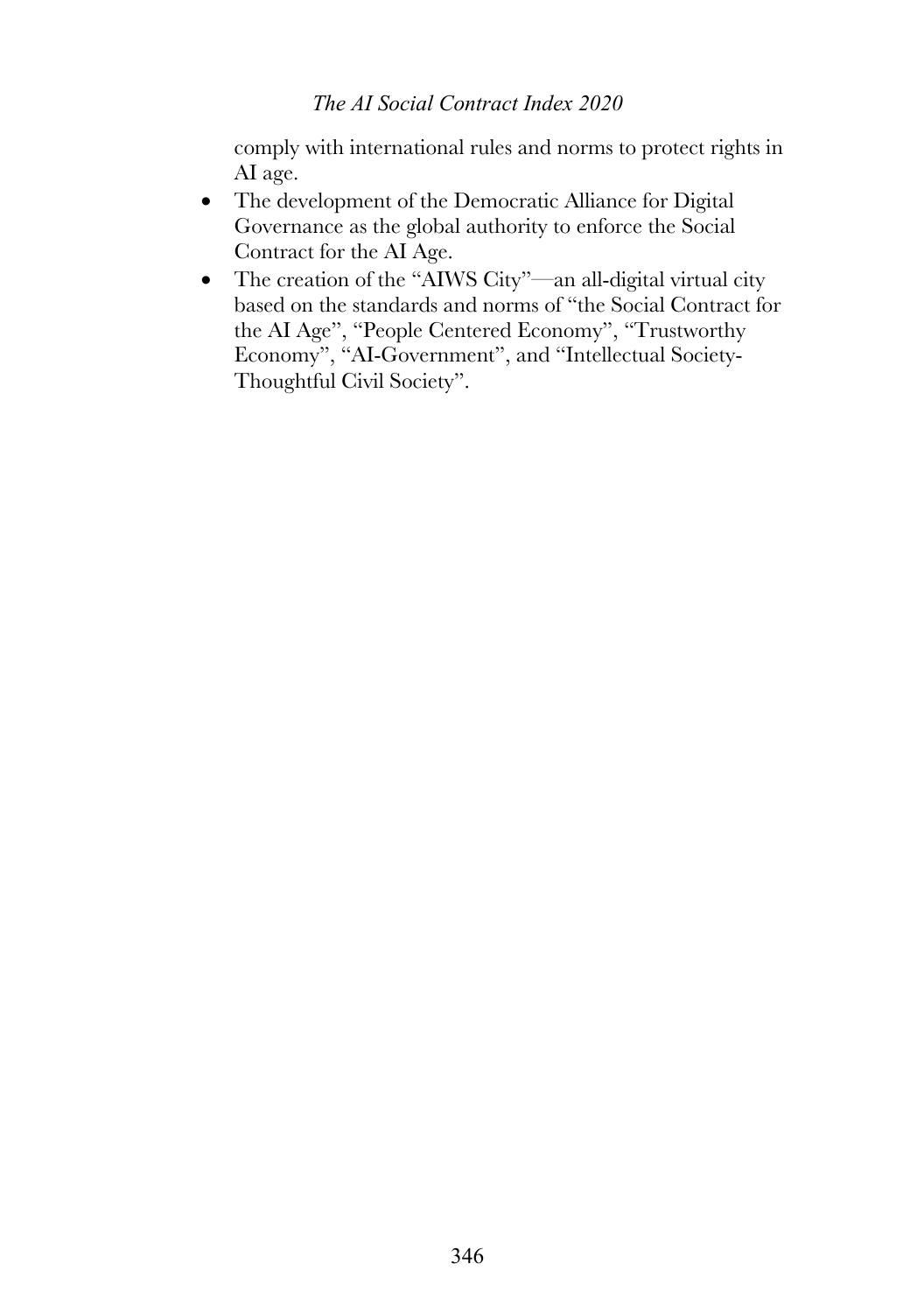# Universal Declaration of Human Rights

## **Preamble**

Whereas recognition of the inherent dignity and of the equal and inalienable rights of all members of the human family is the foundation of freedom, justice and peace in the world,

Whereas disregard and contempt for human rights have resulted in barbarous acts which have outraged the conscience of mankind, and the advent of a world in which human beings shall enjoy freedom of speech and belief and freedom from fear and want has been proclaimed as the highest aspiration of the common people,

Whereas it is essential, if man is not to be compelled to have recourse, as a last resort, to rebellion against tyranny and oppression, that human rights should be protected by the rule of law,

Whereas it is essential to promote the development of friendly relations between nations,

Whereas the peoples of the United Nations have in the Charter reaffirmed their faith in fundamental human rights, in the dignity and worth of the human person and in the equal rights of men and women and have determined to promote social progress and better standards of life in larger freedom,

Whereas Member States have pledged themselves to achieve, in cooperation with the United Nations, the promotion of universal respect for and observance of human rights and fundamental freedoms,

Whereas a common understanding of these rights and freedoms is of the greatest importance for the full realization of this pledge,

Now, Therefore THE GENERAL ASSEMBLY proclaims THIS UNIVERSAL DECLARATION OF HUMAN RIGHTS as a common standard of achievement for all peoples and all nations, to the end that every individual and every organ of society, keeping this Declaration constantly in mind, shall strive by teaching and education to promote respect for these rights and freedoms and by progressive measures, national and international, to secure their universal and effective recognition and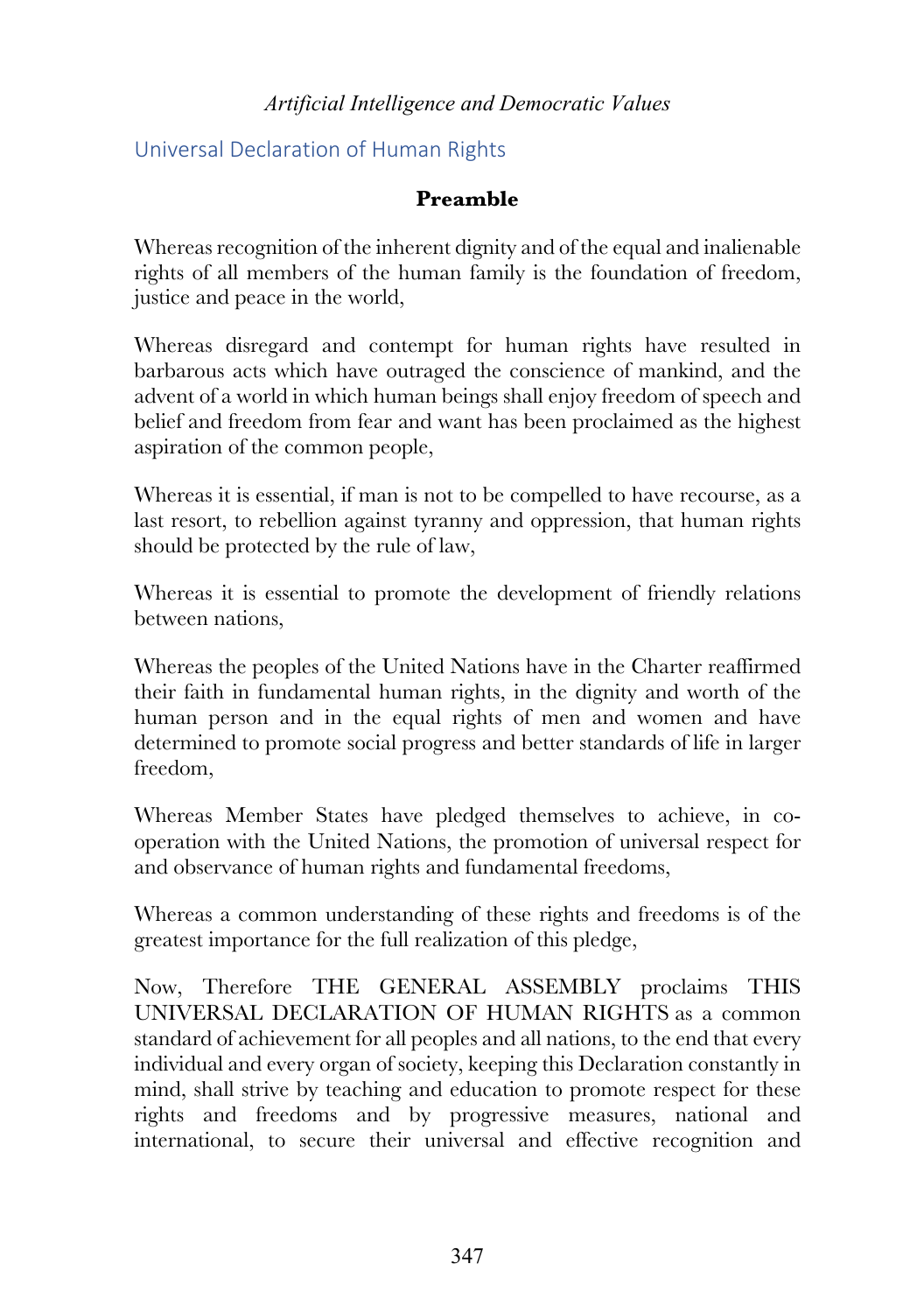observance, both among the peoples of Member States themselves and among the peoples of territories under their jurisdiction.

#### **Article 1**

All human beings are born free and equal in dignity and rights. They are endowed with reason and conscience and should act towards one another in a spirit of brotherhood.

### **Article 2**

Everyone is entitled to all the rights and freedoms set forth in this Declaration, without distinction of any kind, such as race, colour, sex, language, religion, political or other opinion, national or social origin, property, birth or other status. Furthermore, no distinction shall be made on the basis of the political, jurisdictional or international status of the country or territory to which a person belongs, whether it be independent, trust, non-self-governing or under any other limitation of sovereignty.

#### **Article 3**

Everyone has the right to life, liberty and security of person.

#### **Article 4**

No one shall be held in slavery or servitude; slavery and the slave trade shall be prohibited in all their forms.

#### **Article 5**

No one shall be subjected to torture or to cruel, inhuman or degrading treatment or punishment.

#### **Article 6**

Everyone has the right to recognition everywhere as a person before the law.

## **Article 7**

All are equal before the law and are entitled without any discrimination to equal protection of the law. All are entitled to equal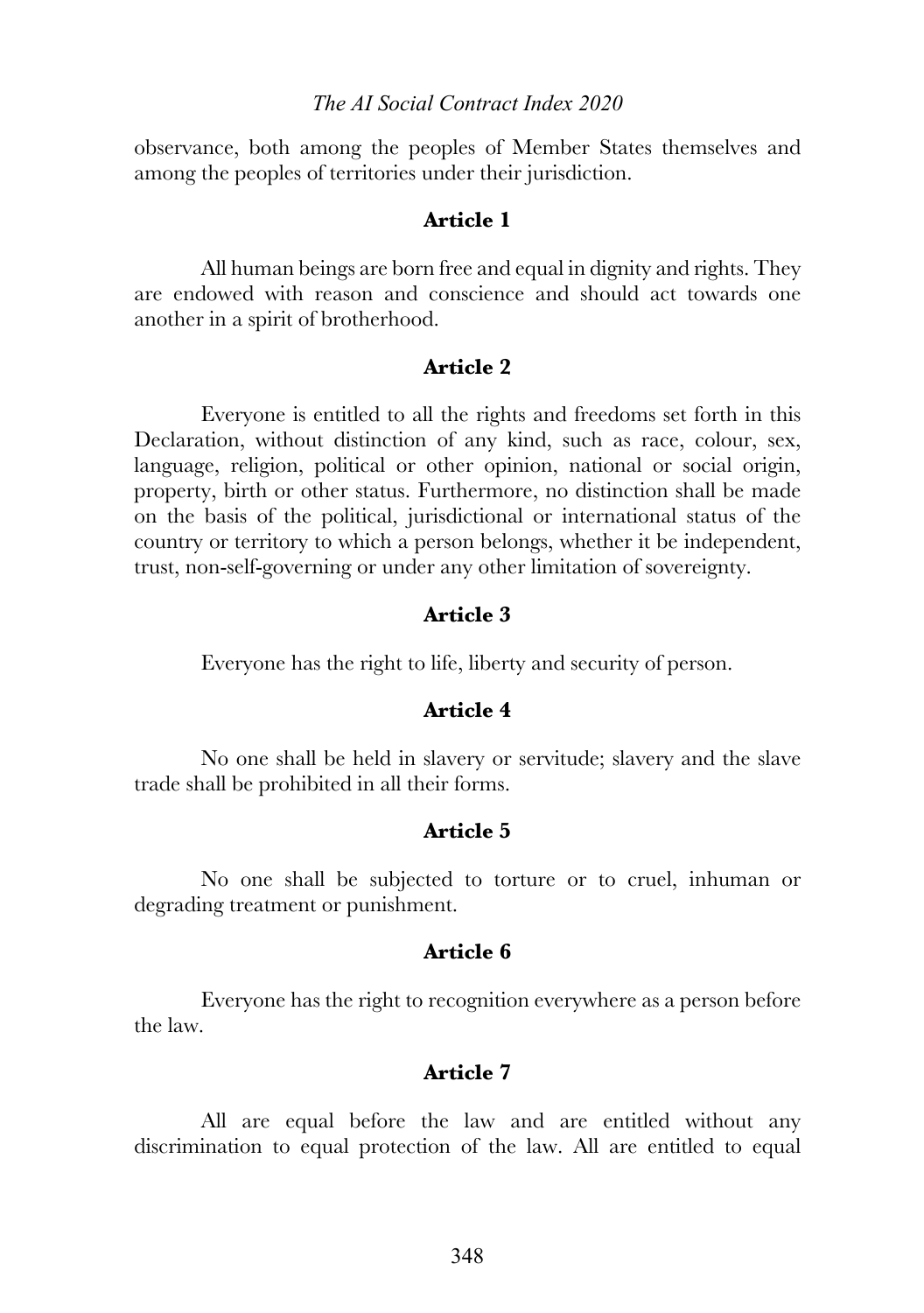protection against any discrimination in violation of this Declaration and against any incitement to such discrimination.

#### **Article 8**

Everyone has the right to an effective remedy by the competent national tribunals for acts violating the fundamental rights granted him by the constitution or by law.

### **Article 9**

No one shall be subjected to arbitrary arrest, detention or exile.

### **Article 10**

Everyone is entitled in full equality to a fair and public hearing by an independent and impartial tribunal, in the determination of his rights and obligations and of any criminal charge against him.

#### **Article 11**

(1) Everyone charged with a penal offence has the right to be presumed innocent until proved guilty according to law in a public trial at which he has had all the guarantees necessary for his defence. (2) No one shall be held guilty of any penal offence on account of any act or omission which did not constitute a penal offence, under national or international law, at the time when it was committed. Nor shall a heavier penalty be imposed than the one that was applicable at the time the penal offence was committed.

#### **Article 12**

No one shall be subjected to arbitrary interference with his privacy, family, home or correspondence, nor to attacks upon his honour and reputation. Everyone has the right to the protection of the law against such interference or attacks.

#### **Article 13**

(1) Everyone has the right to freedom of movement and residence within the borders of each state.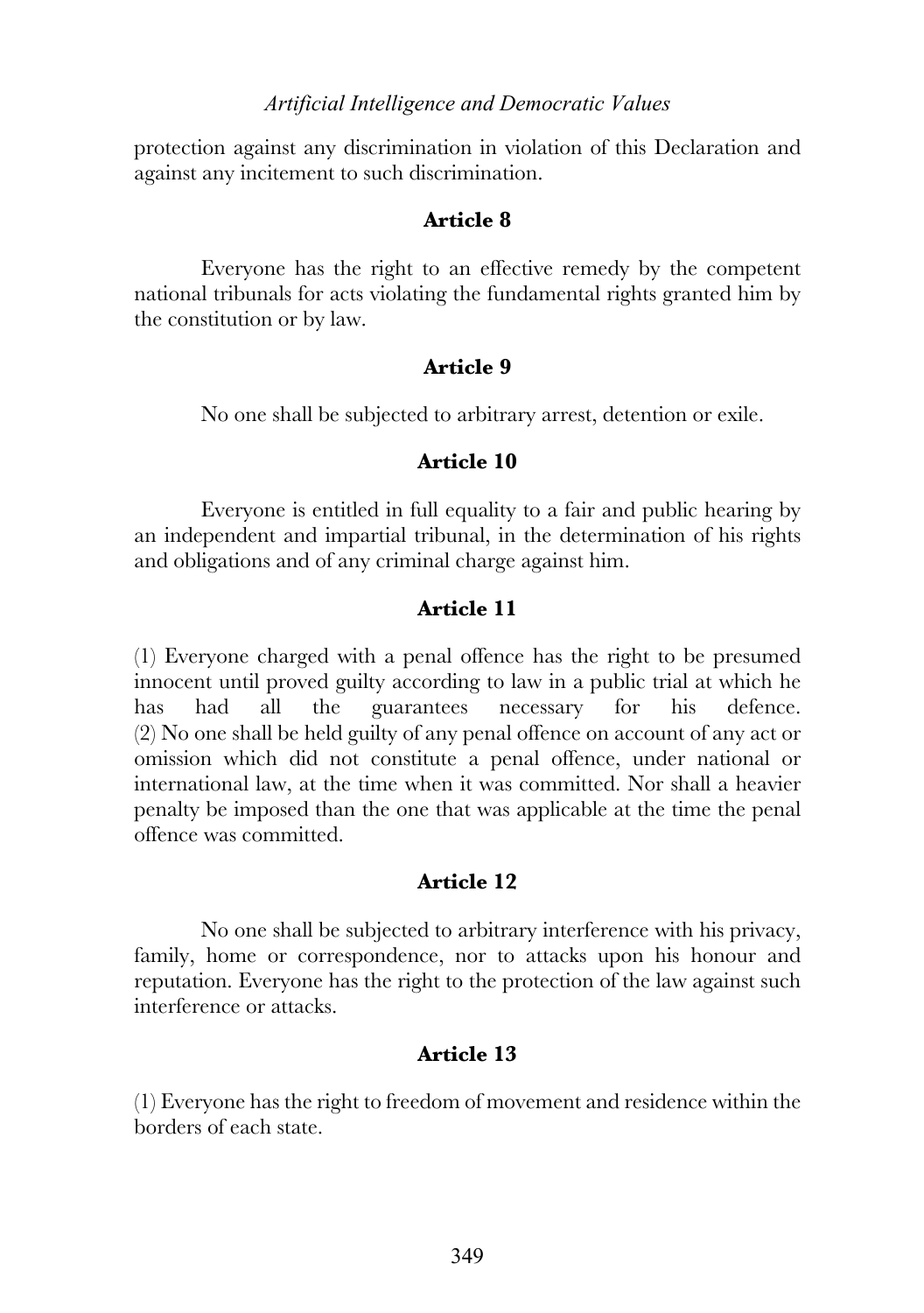(2) Everyone has the right to leave any country, including his own, and to return to his country.

### **Article 14**

(1) Everyone has the right to seek and to enjoy in other countries asylum from persecution.

(2) This right may not be invoked in the case of prosecutions genuinely arising from non-political crimes or from acts contrary to the purposes and principles of the United Nations.

### **Article 15**

(1) Everyone has the right to a nationality.

(2) No one shall be arbitrarily deprived of his nationality nor denied the right to change his nationality.

# **Article 16**

(1) Men and women of full age, without any limitation due to race,

nationality or religion, have the right to marry and to found a family. They are entitled to equal rights as to marriage, during marriage and at its dissolution.

(2) Marriage shall be entered into only with the free and full consent of the intending spouses.

(3) The family is the natural and fundamental group unit of society and is entitled to protection by society and the State.

# **Article 17**

(1) Everyone has the right to own property alone as well as in association with others.

(2) No one shall be arbitrarily deprived of his property.

### **Article 18**

Everyone has the right to freedom of thought, conscience and religion; this right includes freedom to change his religion or belief, and freedom, either alone or in community with others and in public or private, to manifest his religion or belief in teaching, practice, worship and observance.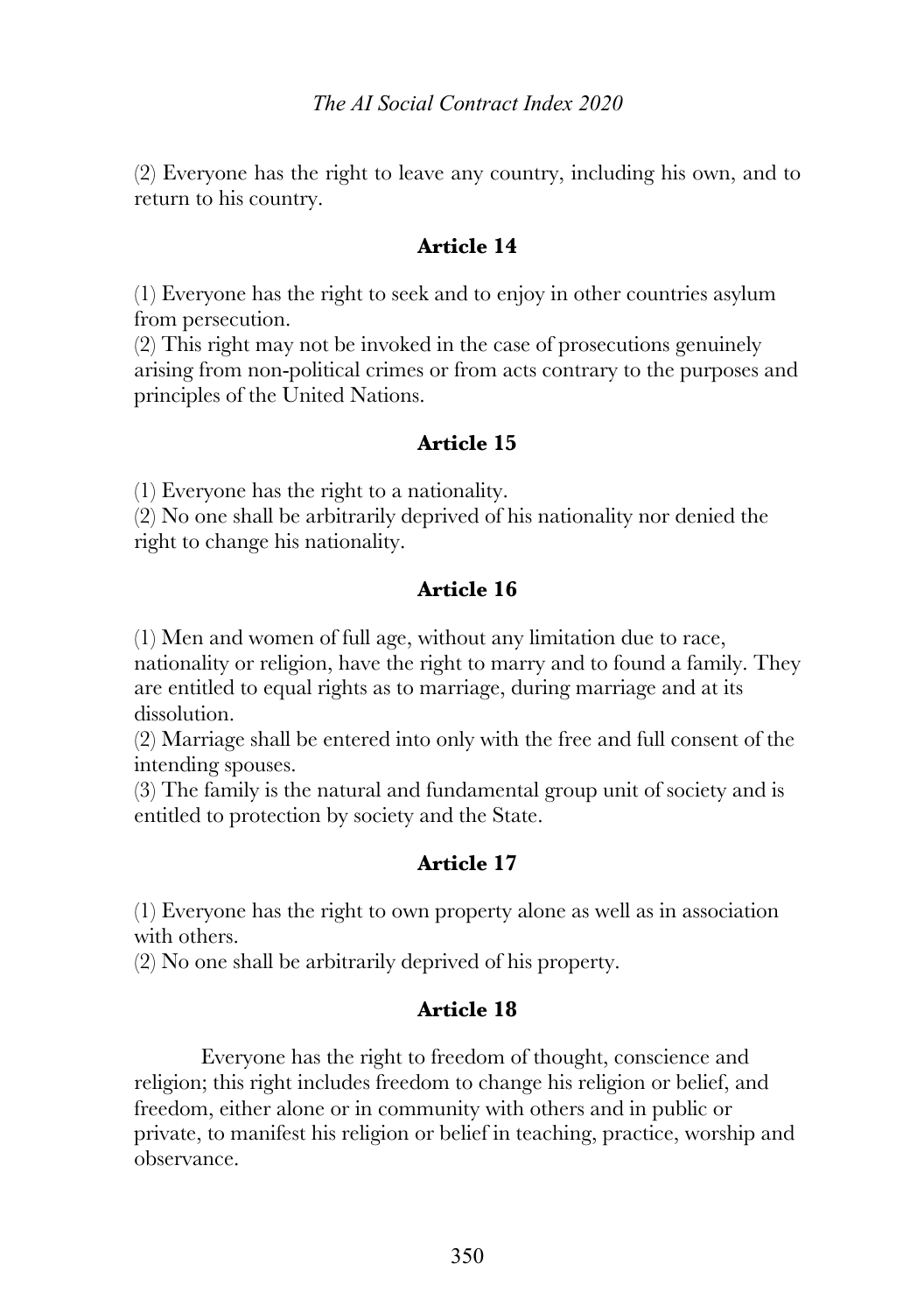#### **Article 19**

Everyone has the right to freedom of opinion and expression; this right includes freedom to hold opinions without interference and to seek, receive and impart information and ideas through any media and regardless of frontiers.

#### **Article 20**

(1) Everyone has the right to freedom of peaceful assembly and association. (2) No one may be compelled to belong to an association.

#### **Article 21**

(1) Everyone has the right to take part in the government of his country, directly or through freely chosen representatives. (2) Everyone has the right of equal access to public service in his country. (3) The will of the people shall be the basis of the authority of government; this will shall be expressed in periodic and genuine elections which shall be by universal and equal suffrage and shall be held by secret vote or by equivalent free voting procedures.

#### **Article 22**

Everyone, as a member of society, has the right to social security and is entitled to realization, through national effort and international cooperation and in accordance with the organization and resources of each State, of the economic, social and cultural rights indispensable for his dignity and the free development of his personality.

### **Article 23**

(1) Everyone has the right to work, to free choice of employment, to just and favourable conditions of work and to protection against unemployment. (2) Everyone, without any discrimination, has the right to equal pay for equal work.

(3) Everyone who works has the right to just and favourable remuneration ensuring for himself and his family an existence worthy of human dignity, and supplemented, if necessary, by other means of social protection. (4) Everyone has the right to form and to join trade unions for the protection of his interests.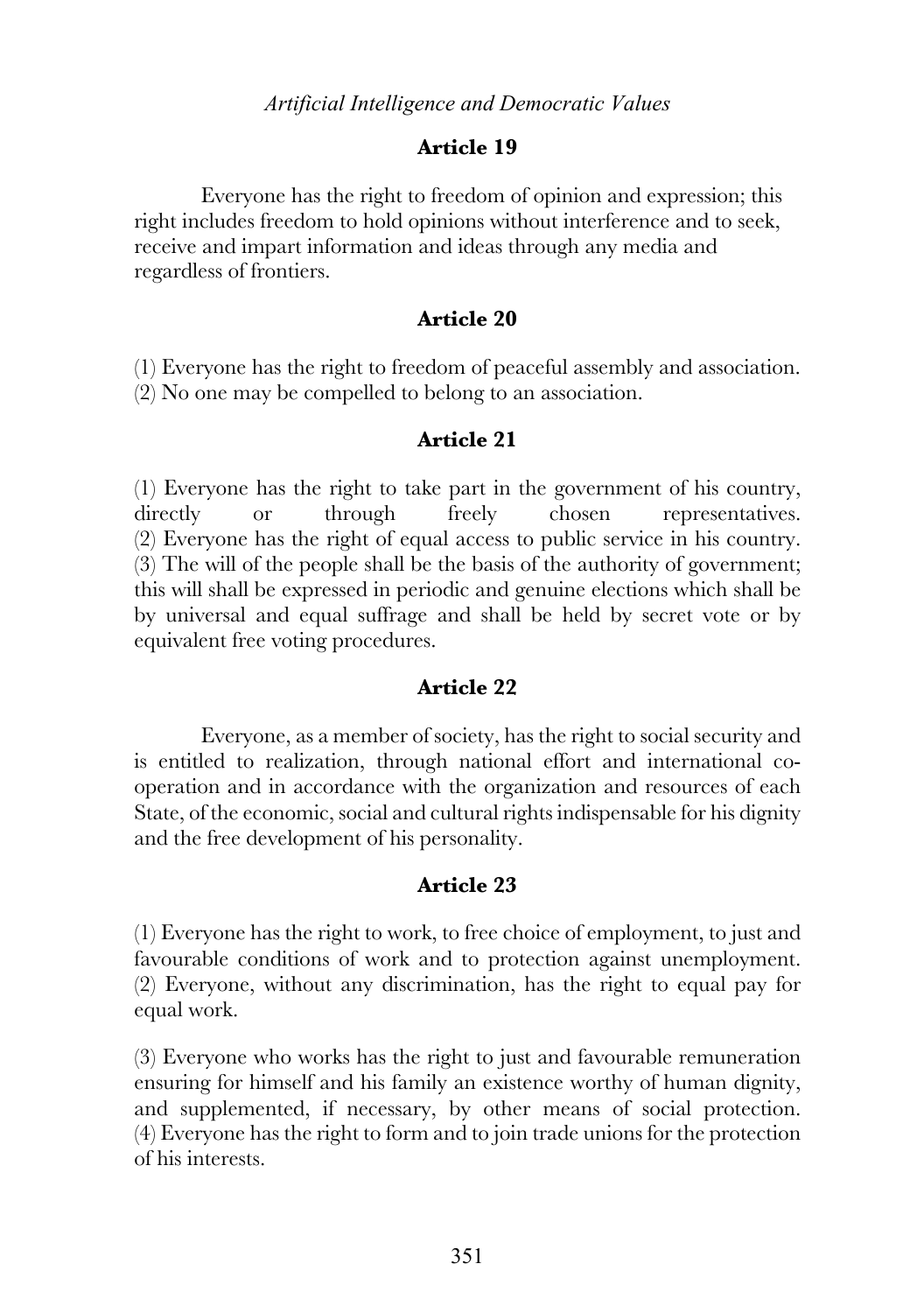#### **Article 24**

Everyone has the right to rest and leisure, including reasonable limitation of working hours and periodic holidays with pay.

### **Article 25**

(1) Everyone has the right to a standard of living adequate for the health and well-being of himself and of his family, including food, clothing, housing and medical care and necessary social services, and the right to security in the event of unemployment, sickness, disability, widowhood, old age or other lack of livelihood in circumstances beyond his control. (2) Motherhood and childhood are entitled to special care and assistance. All children, whether born in or out of wedlock, shall enjoy the same social protection.

### **Article 26**

(1) Everyone has the right to education. Education shall be free, at least in the elementary and fundamental stages. Elementary education shall be compulsory. Technical and professional education shall be made generally available and higher education shall be equally accessible to all on the basis of merit.

(2) Education shall be directed to the full development of the human personality and to the strengthening of respect for human rights and fundamental freedoms. It shall promote understanding, tolerance and friendship among all nations, racial or religious groups, and shall further the activities of the United Nations for the maintenance of peace. (3) Parents have a prior right to choose the kind of education that shall be given to their children.

### **Article 27**

(1) Everyone has the right freely to participate in the cultural life of the community, to enjoy the arts and to share in scientific advancement and its benefits.

(2) Everyone has the right to the protection of the moral and material interests resulting from any scientific, literary or artistic production of which he is the author.

### **Article 28**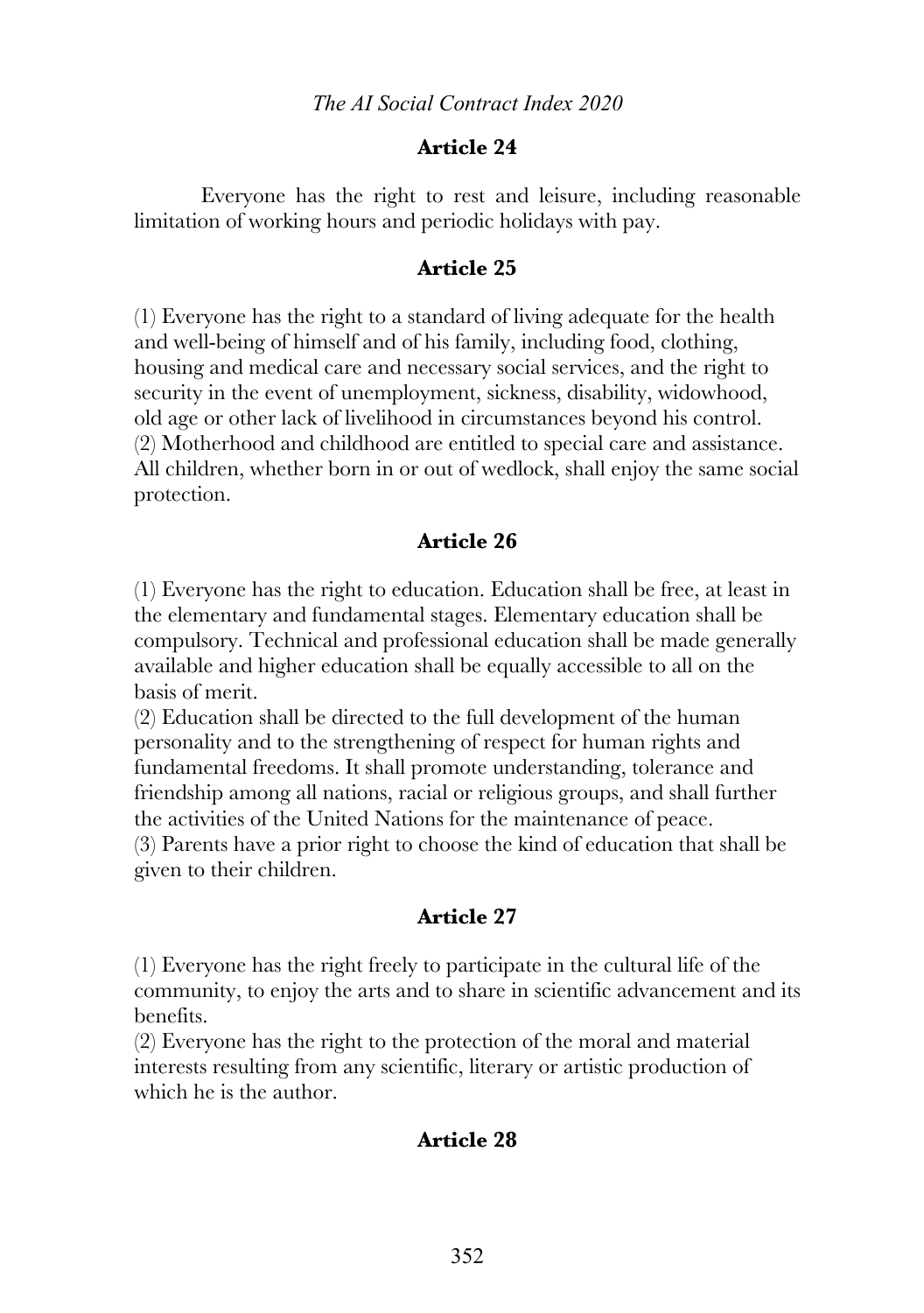Everyone is entitled to a social and international order in which the rights and freedoms set forth in this Declaration can be fully realized.

### **Article 29**

(1) Everyone has duties to the community in which alone the free and full development of his personality is possible. (2) In the exercise of his rights and freedoms, everyone shall be subject only to such limitations as are determined by law solely for the purpose of securing due recognition and respect for the rights and freedoms of others and of meeting the just requirements of morality, public order and the general welfare in a democratic society. (3) These rights and freedoms may in no case be exercised contrary to the purposes and principles of the United Nations.

## **Article 30**

Nothing in this Declaration may be interpreted as implying for any State, group or person any right to engage in any activity or to perform any act aimed at the destruction of any of the rights and freedoms set forth herein.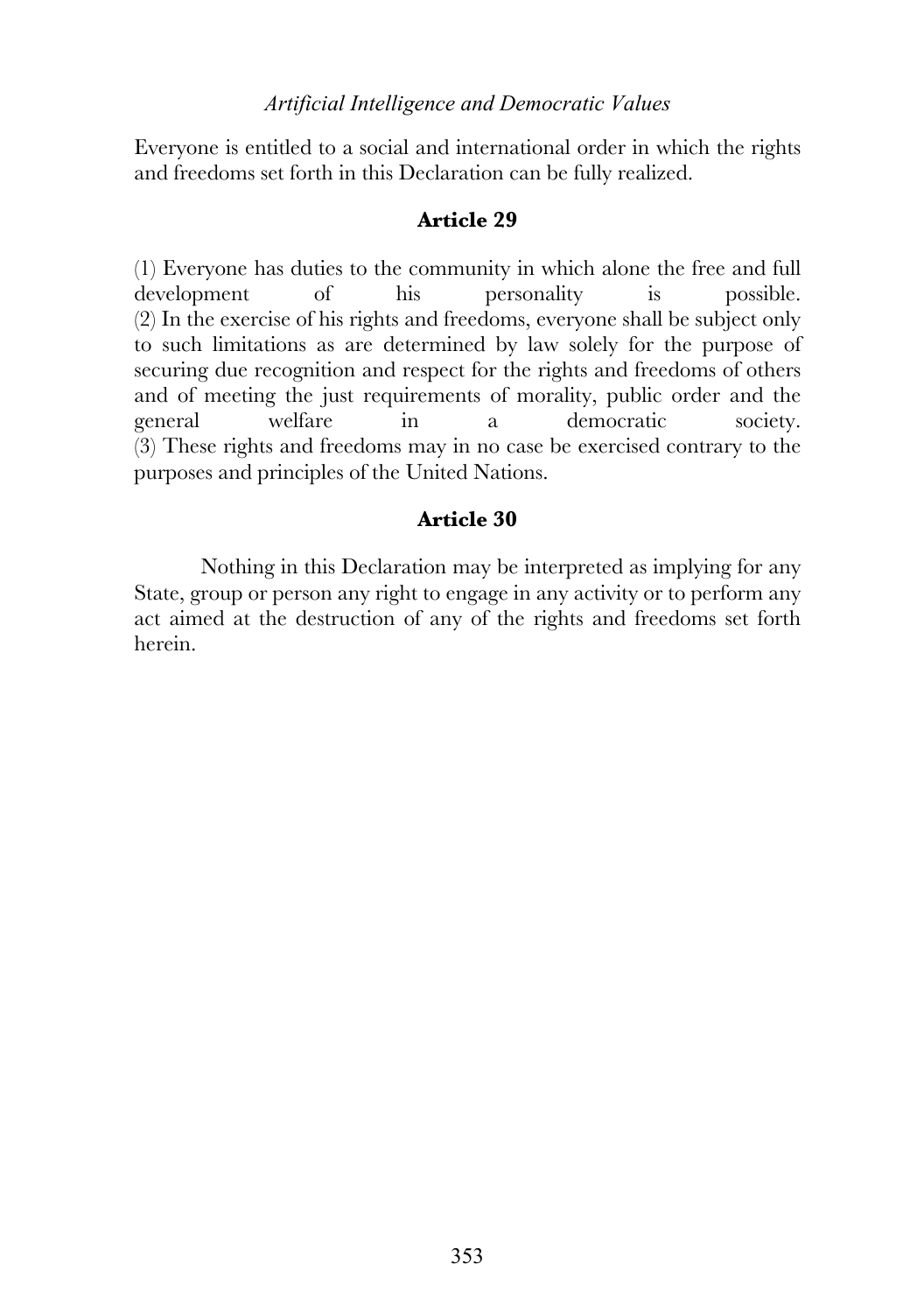GPA Resolution on AI and Accountability

### **RESOLUTION ON ACCOUNTABILITY IN THE DEVELOPMENT AND USE OF ARTIFICIAL INTELLIGENCE**

## **Global Privacy Assembly October 2020**

#### **Sponsors**

Privacy Commissioner for Personal Data, Hong Kong, China

Superintendence of Industry and Commerce, Colombia

Federal Commissioner for Data Protection and Freedom of Information, Germany

Information Commissioner's Office, United Kingdom

#### **Co-Sponsors**

Agencia de Acceso a la Información Pública, Argentina

Office of the Privacy Commissioner of Canada

Information Access Commission, Quebec, Canada

European Data Protection Supervisor, European Union

Data Protection Commission, Italy

National Institute for Transparency, Access to Information and Personal Data Protection, Mexico

Office of the Privacy Commissioner, New Zealand

National Privacy Commission, Philippines

Personal Data Protection Office, Poland

National Data Protection Commission, Portugal

Data Protection Authority, Republic of San Marino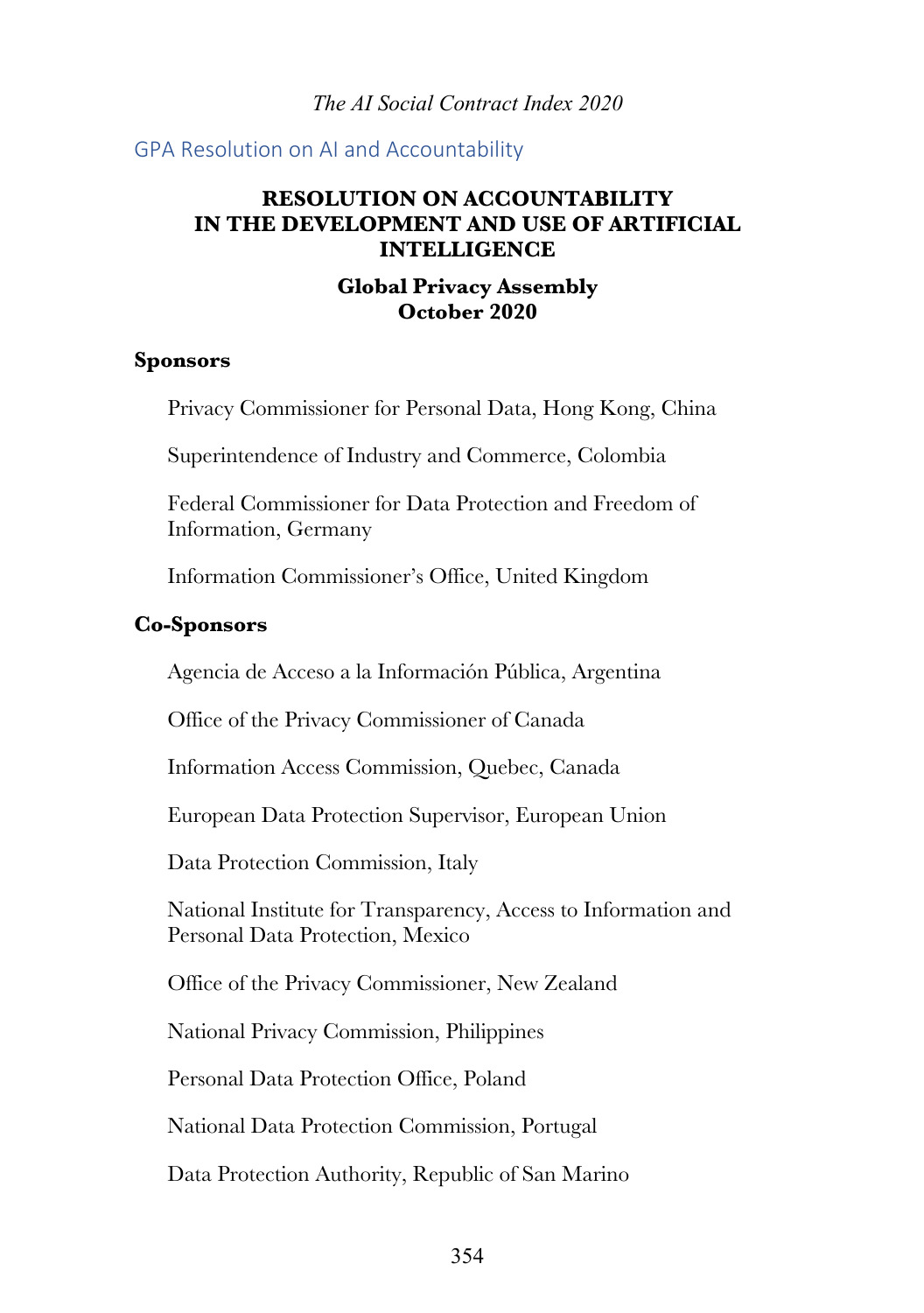National Commission for Informatics and Liberties, Burkina Faso

Office of the Information and Privacy Commissioner, Ontario, Canada

# **The 2020 GLOBAL PRIVACY ASSEMBLY:**

**Recalling** the Declaration on Ethics and Data Protection in Artificial Intelligence made by the 40th International Conference of the Data Protection and Privacy Commissioners on 23 October 2018, which endorsed *inter alia* the principle of accountability of all relevant stakeholders to individuals, supervisory authorities and other third parties, and which established a permanent Working Group (**AI WG**) to address the challenges of development of artificial intelligence (**AI**), and promote understanding of and respect for the principles of the Declaration,

**Highlighting** that the Work Programme of the AI WG includes an action to prepare a statement on the essential need for accountability and liability of human actors for AI systems,

**Taking into account** the results of a survey conducted by the AI WG in May and June 2020, to gather the views of the members of the Global Privacy Assembly on accountability for AI systems, as detailed in the Explanatory Note,

**Noting** that international organisations (including the United Nations, the Organisation for Economic Co-operation and Development, the Council of Europe and the European Commission), governments, civil society bodies, and technology companies have produced and continue to produce guidelines and recommendation on the legal and ethical development of AI, and that the need for accountability and a human-centric approach are common themes within these guidelines,

**Noting** that accountability is to be understood as the compliance and demonstration of compliance with personal data protection and privacy regulations, in particular through the adoption and implementation of appropriate, practicable, systematic and effective measures,

**Affirming** that the responsibility for the operation and effects of AI systems remains with human actors,

**Taking the view** that in order to be effective, accountability obligations should be assessed against clearly defined principles and frameworks, and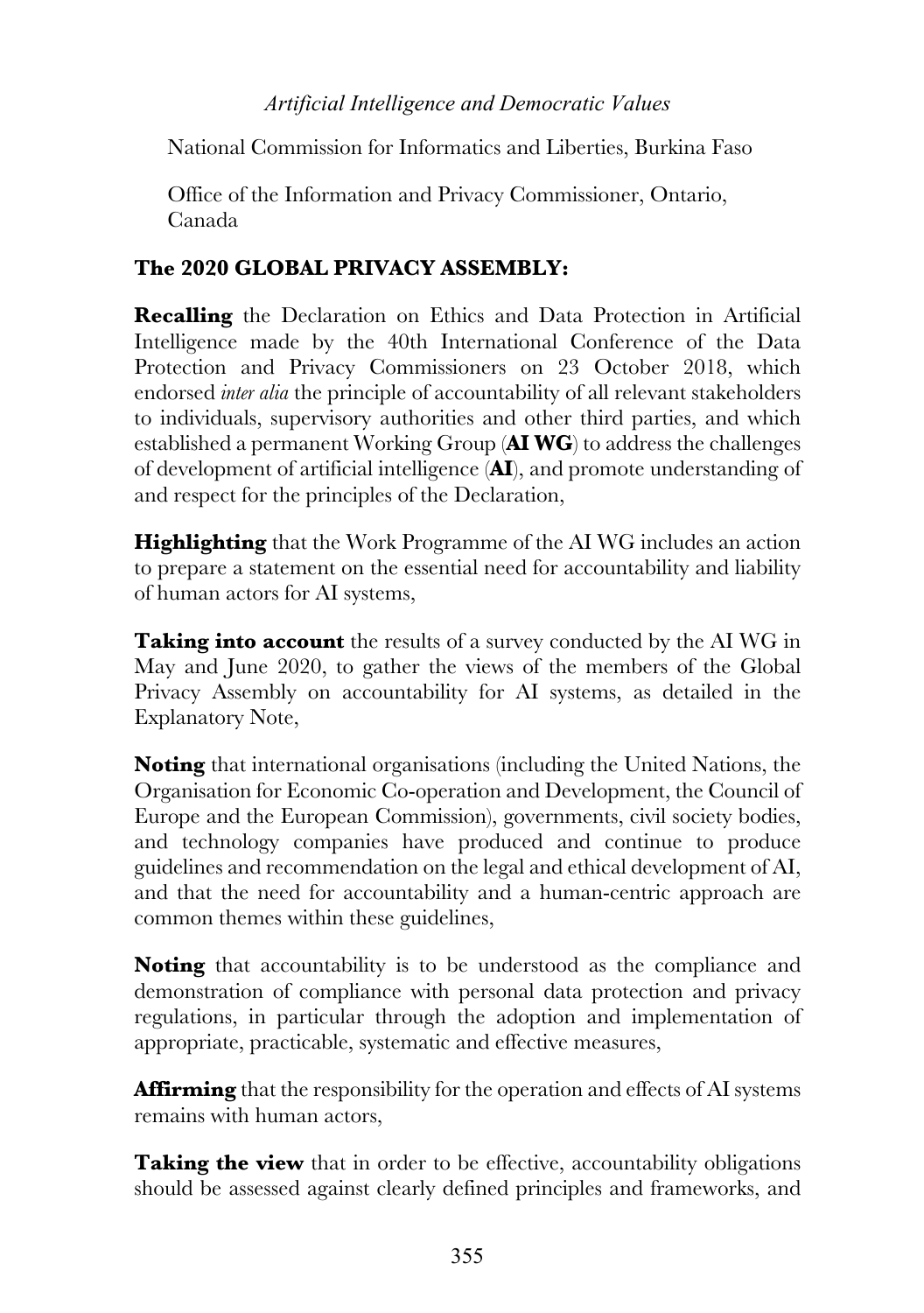extend to both organisations that develop AI systems and organisations that use them,

**Emphasising** that the principle of accountability encompasses accountability to the people affected by the decisions made by or with AI systems, as well as to supervisory authorities and, where appropriate, to other third parties, and that beyond the compliance element, accountability should also be demonstrated in order to build trust with the stakeholders,

**Recognising** that AI systems may affect human rights in different ways, the application of specific obligations should take into account the risks for human rights as well as the importance of the principle of human accountability,

**Asserting that** in order to support the trustworthiness of organisations developing and using AI systems, these organisations should work closely with policy-makers, individuals and other stakeholders (e.g. nongovernment organisations, public authorities and academia) to resolve concerns and rectify adverse impacts on human rights.

# **The 2020 GLOBAL PRIVACY ASSEMBLY therefore resolves to:**

1. Urge organisations that develop or use AI systems to consider implementing the following accountability measures:

(1) Assess the potential impact to human rights (including data protection and privacy rights) before the development and/or use of AI;

(2) Test the robustness, reliability, accuracy and data security of AI before putting it into use, including identifying and addressing bias in the systems and the data they use that may lead to unfair outcomes;

(3) Keep records of impact assessment, design, development, testing and use of AI;

(4) Disclose the results of the data protection, privacy and human rights impact assessment of AI;

(5) Ensure transparency and openness by disclosing the use of AI, the data being used and the logic involved in the AI;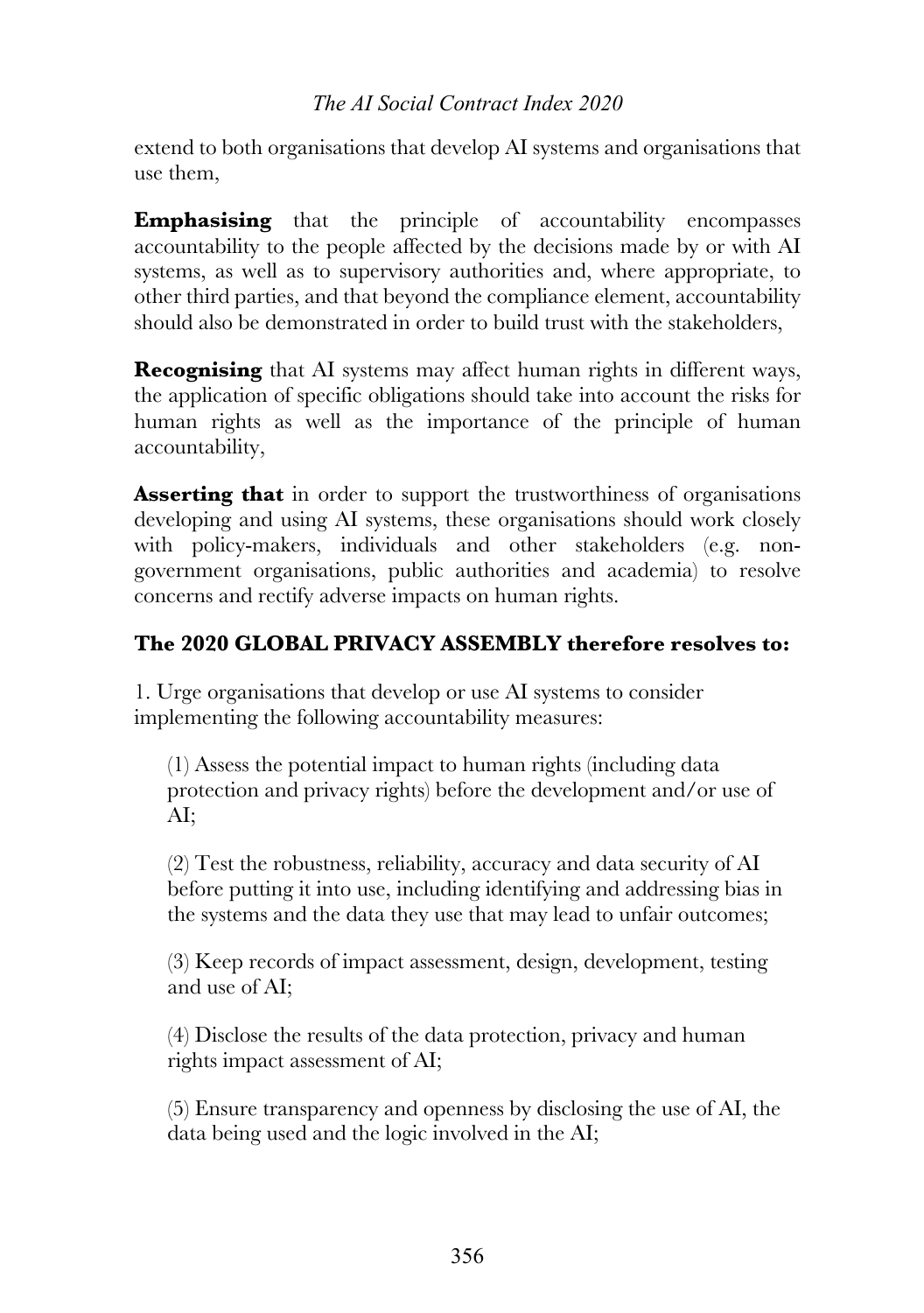(6) Ensure an accountable human actor is identified (a) with whom concerns related to automated decisions can be raised and rights can be exercised, and (b) who can trigger evaluation of the decision process and human intervention;

(7) Provide explanations in clear and understandable language for the automated decisions made by AI upon request;

(8) Make human intervention on the automated decision made by AI upon request;

(9) Continuously monitor and evaluate the performance and impacts of AI by human beings, and act promptly and firmly to address identified issues;

(10) Implement whistleblowing / reporting mechanisms about noncompliance or significant risk in the use of AI;

(11) Ensure the auditability of AI systems and be prepared to demonstrate accountability to data protection authorities on request; and

(12) Engage in multi-stakeholder discussions (including with nongovernmental organisations, public authorities and academia) to identify and address the wider socio- economic impact of AI and to ensure algorithmic vigilance.

2. Urge organisations that develop or use AI systems to implement accountability measures which are appropriate regarding the risks of interference with human rights.

- 3. Call upon all members of the Global Privacy Assembly to work with organisations that develop or use AI systems in their jurisdictions and globally to promote the principles adopted in its 2018 resolution, and accountability in the development and use of AI, and the adoption of accountability measures;
- 4. Encourage governments to consider the need to make legislative changes in personal data protection laws, to make clear the legal obligations regarding accountability in the development and use of AI, where such provisions are not already in place; and